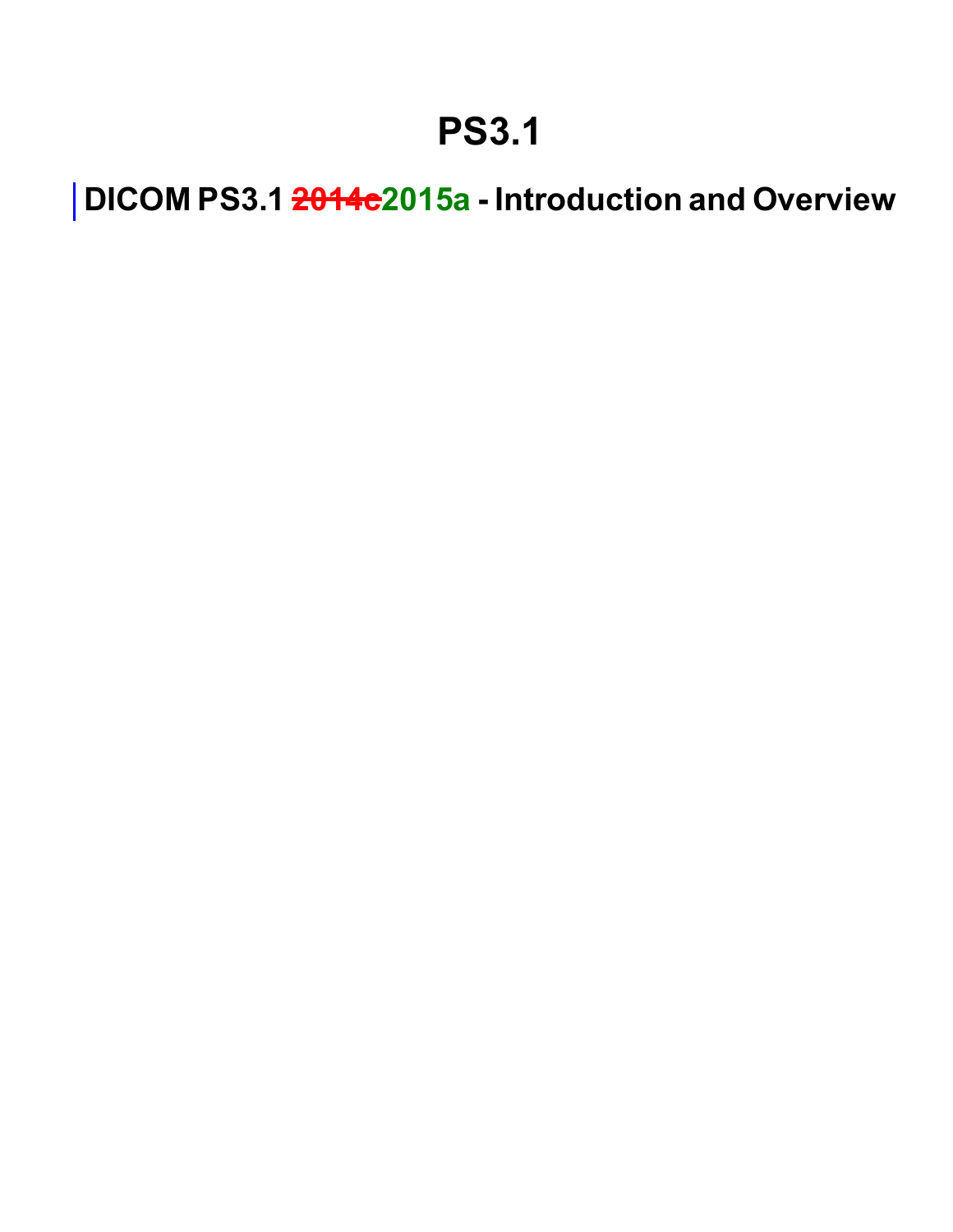#### **PS3.1: DICOM PS3.1 2014c2015a - Introduction and Overview** Copyright © 20142015 NEMA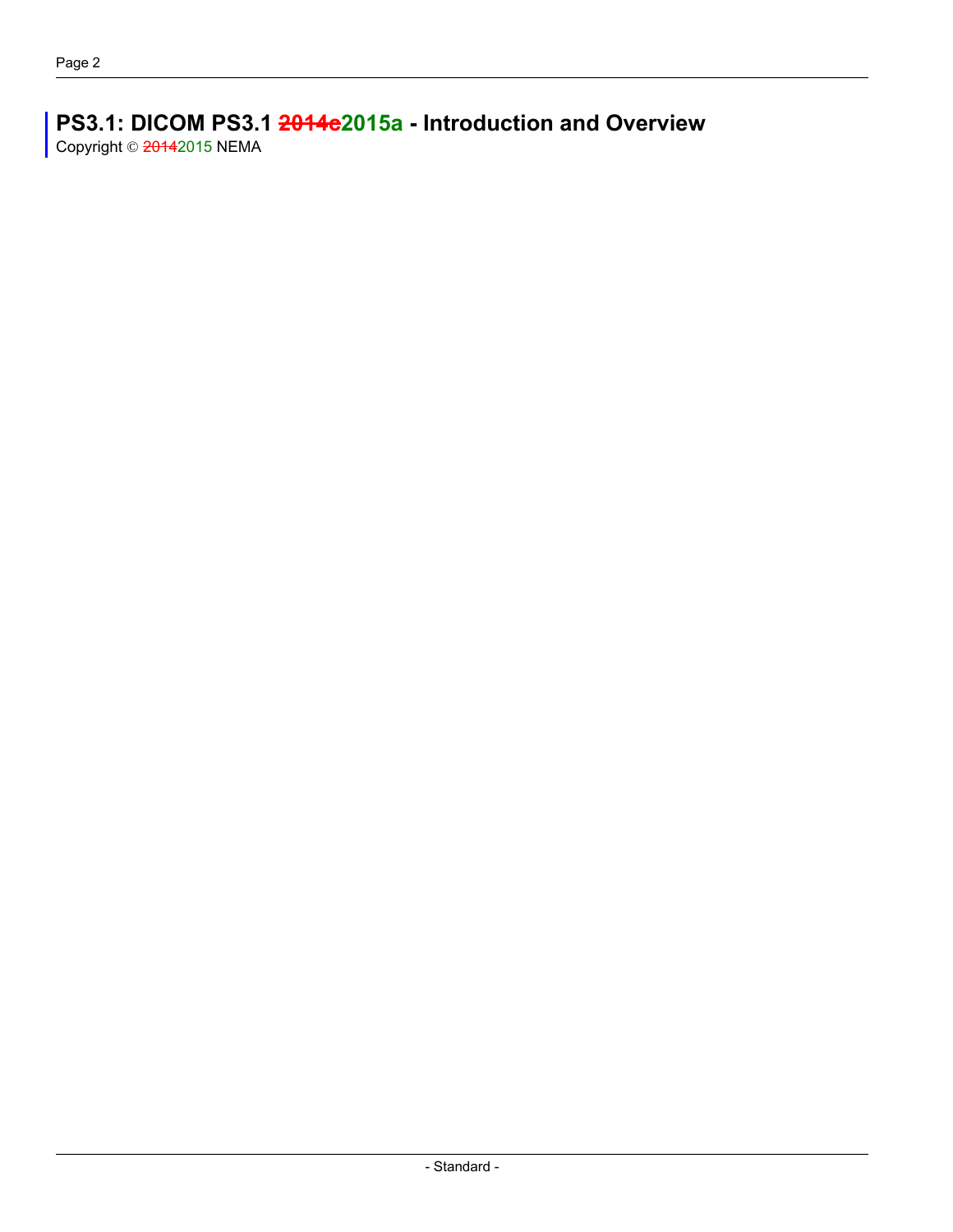### **Table of Contents**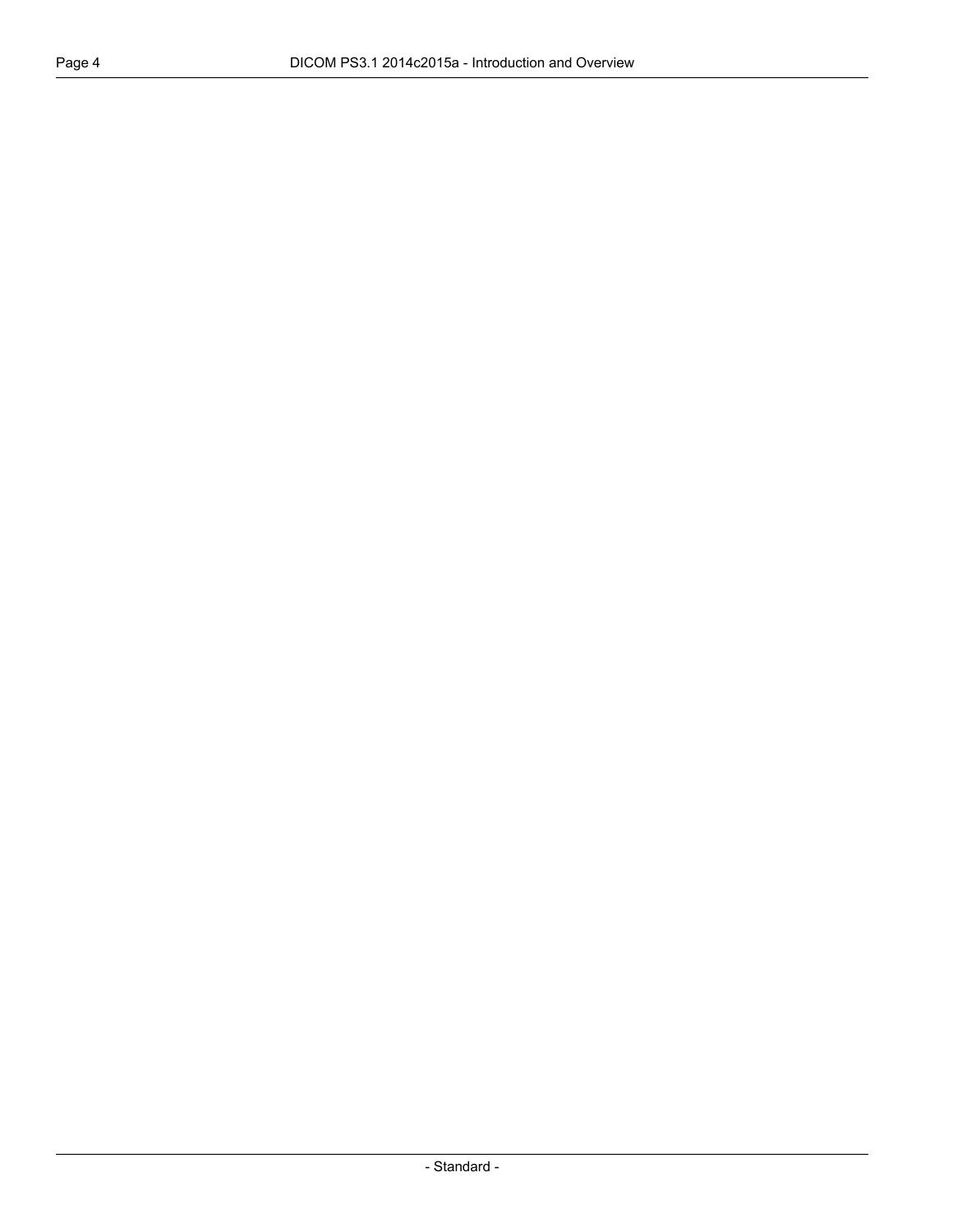### **List of Figures**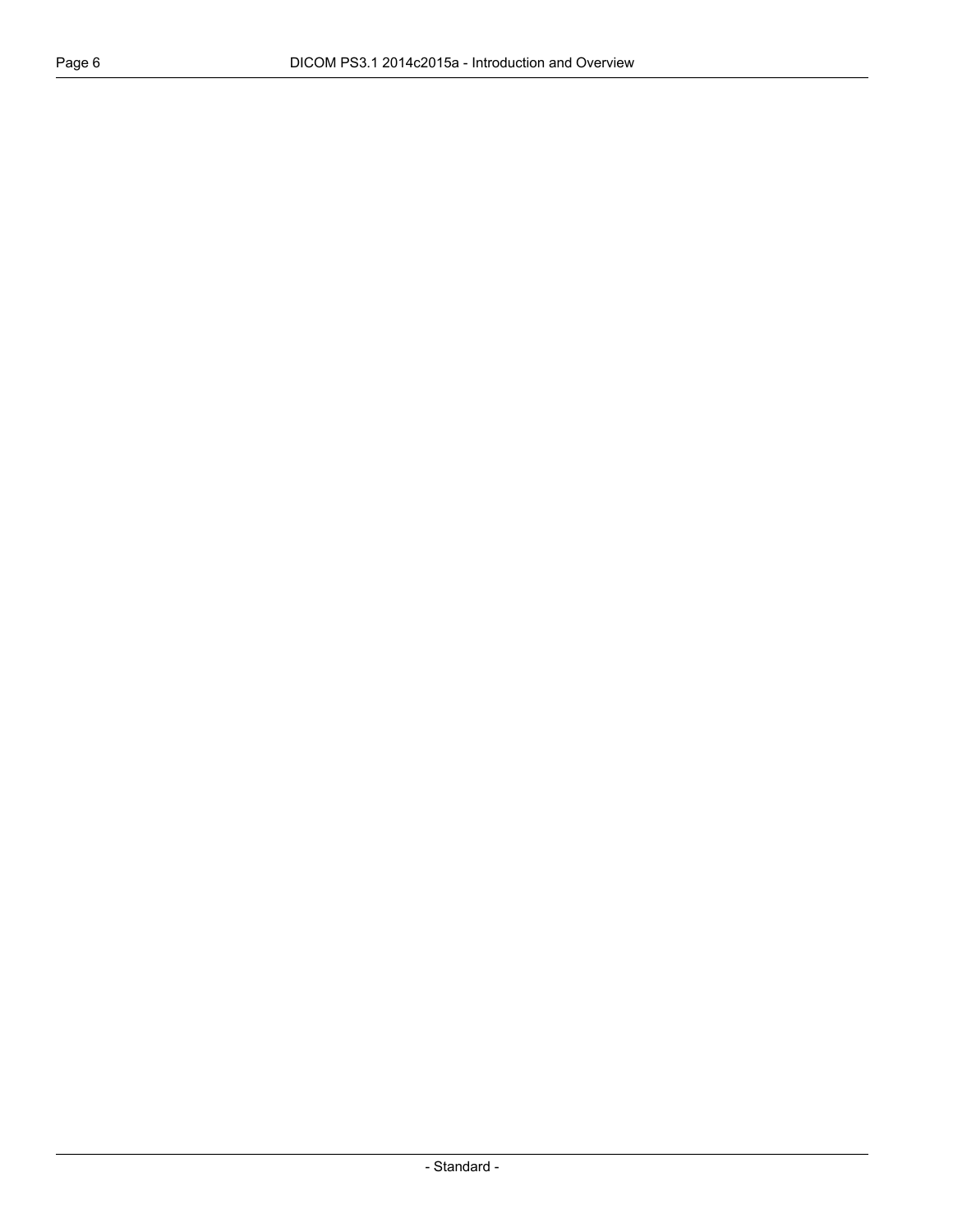### <span id="page-6-0"></span>**Notice and Disclaimer**

The information in this publication was considered technically sound by the consensus of persons engaged in the development and approval of the document at the time it was developed. Consensus does not necessarily mean that there is unanimous agreement among every person participating in the development of this document.

NEMA standards and guideline publications, of which the document contained herein is one, are developed through a voluntary consensus standards development process. This process brings together volunteers and/or seeks out the views of persons who have an interest in the topic covered by this publication. While NEMA administers the process and establishes rules to promote fairness in the development of consensus, it does not write the document and it does not independently test, evaluate, or verify the accuracy or completeness of any information or the soundness of any judgments contained in its standards and guideline publications.

NEMA disclaims liability for any personal injury, property, or other damages of any nature whatsoever, whether special, indirect, consequential, or compensatory, directly or indirectly resulting from the publication, use of, application, or reliance on this document. NEMA disclaims and makes no guaranty or warranty, expressed or implied, as to the accuracy or completeness of any information published herein, and disclaims and makes no warranty that the information in this document will fulfill any of your particular purposes or needs. NEMA does not undertake to guarantee the performance of any individual manufacturer or seller's products or services by virtue of this standard or guide.

In publishing and making this document available, NEMA is not undertaking to render professional or other services for or on behalf of any person or entity, nor is NEMA undertaking to perform any duty owed by any person or entity to someone else. Anyone using this document should rely on his or her own independent judgment or, as appropriate, seek the advice of a competent professional in determining the exercise of reasonable care in any given circumstances. Information and other standards on the topic covered by this publication may be available from other sources, which the user may wish to consult for additional views or information not covered by this publication.

NEMA has no power, nor does it undertake to police or enforce compliance with the contents of this document. NEMA does not certify, test, or inspect products, designs, or installations for safety or health purposes. Any certification or other statement of compliance with any health or safety-related information in this document shall not be attributable to NEMA and is solely the responsibility of the certifier or maker of the statement.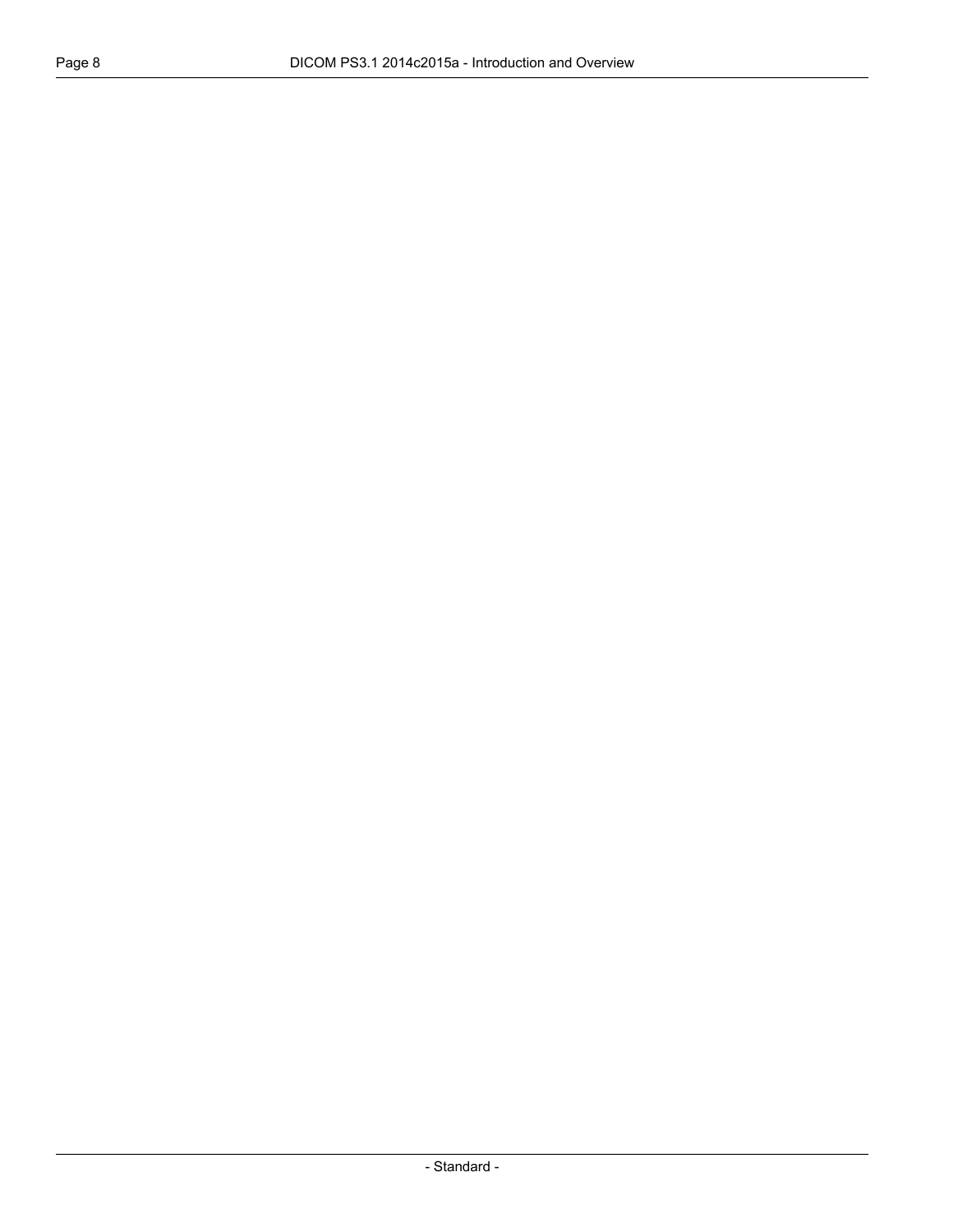### <span id="page-8-0"></span>**Foreword**

This DICOM Standard was developed according to the procedures of the DICOM Standards Committee.

The DICOM Standard is structured as a multi-part document using the guidelines established in [ISO/IEC [Directives](#page-14-1) Part 3].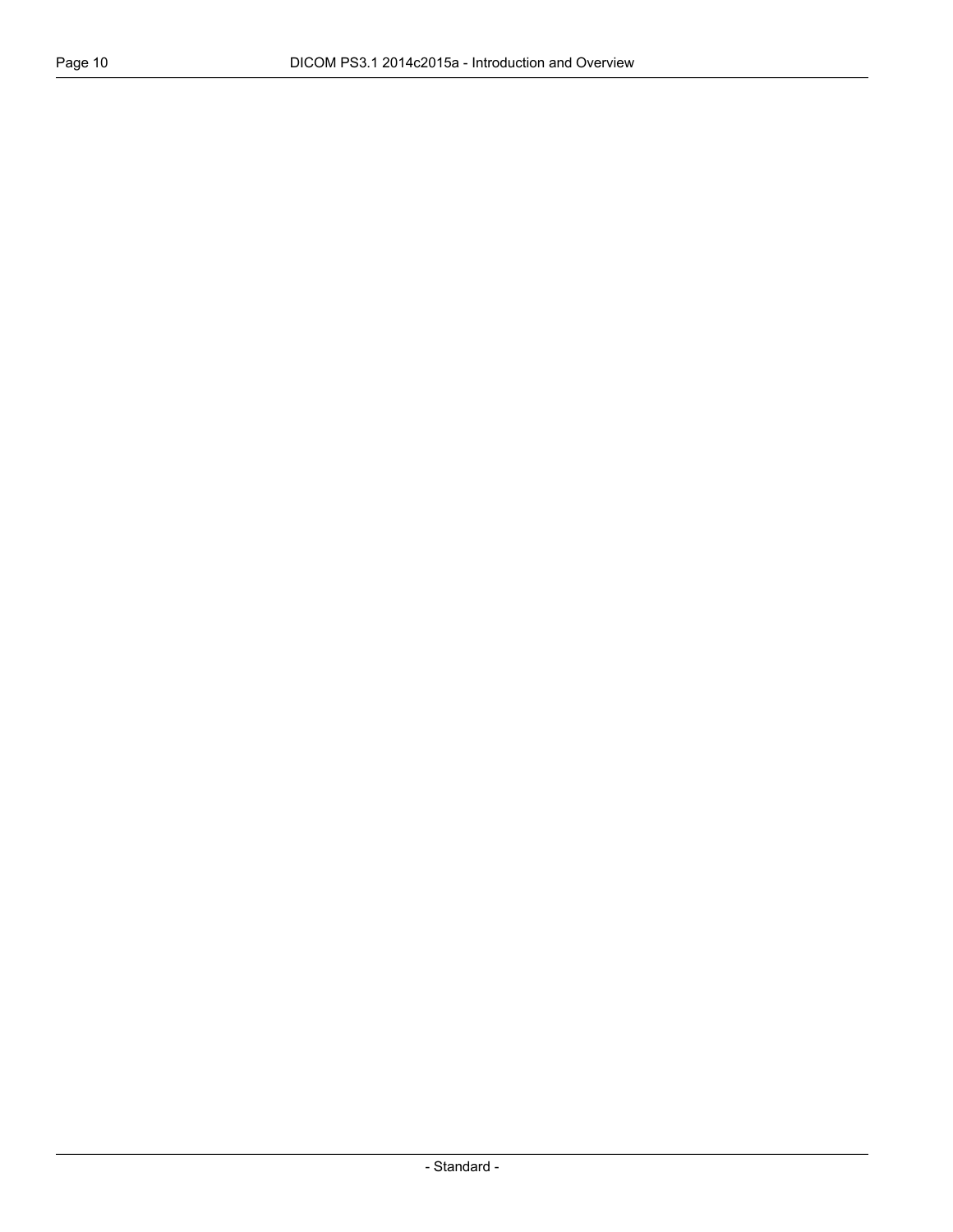# <span id="page-10-0"></span>**Introduction**

<span id="page-10-1"></span>Digital Imaging and Communications in Medicine (DICOM) is the standard for the communication and management of medical imaging information and related data.

### **History**

With the introduction of computed tomography (CT) followed by other digital diagnostic imaging modalities in the 1970's, and the increasing use of computers in clinical applications, the American College of Radiology (ACR) and the National Electrical Manufacturers Association (NEMA) recognized the emerging need for a standard method for transferring images and associated information between devices manufactured by various vendors. These devices produce a variety of digital image formats.

The American College of Radiology (ACR) and the National Electrical Manufacturers Association (NEMA) formed a joint committee in 1983 to develop a standard to:

- Promote communication of digital image information, regardless of device manufacturer
- Facilitate the development and expansion of picture archiving and communication systems (PACS) that can also interface with other systems of hospital information
- Allow the creation of diagnostic information data bases that can be interrogated by a wide variety of devices distributed geographically.

ACR-NEMA Standards Publication No. 300-1985, published in 1985 was designated version 1.0. The Standard was followed by two revisions: No. 1, dated October 1986 and No. 2, dated January 1988.

<span id="page-10-2"></span>ACR-NEMA Standards Publication No. 300-1988, published in 1988 was designated version 2.0. It included version 1.0, the published revisions, and additional revisions. It also included new material to provide command support for display devices, to introduce a new hierarchy scheme to identify an image, and to add data elements for increased specificity when describing an image.

These Standards Publications specified a hardware interface, a minimum set of software commands, and a consistent set of data formats.

#### **The DICOM Standard**

This Standard, which is currently designated Digital Imaging and Communications in Medicine (DICOM), embodies a number of major enhancements to previous versions of the ACR-NEMA Standard:

- It is applicable to a networked environment. The ACR-NEMA Standard was applicable in a point-to-point environment only; for operation in a networked environment a Network Interface Unit (NIU) was required. DICOM supports operation in a networked environment using the industry standard networking protocol TCP/IP.
- It is applicable to an off-line media environment. The ACR-NEMA Standard did not specify a file format or choice of physical media or logical filesystem. DICOM supports operation in an off-line media environment using industry standard media such as CD-R and MOD and logical filesystems such as ISO 9660 and PC File System (FAT16).
- It specifies how devices claiming conformance to the Standard react to commands and data being exchanged. The ACR-NEMA Standard was confined to the transfer of data, but DICOM specifies, through the concept of Service Classes, the semantics of commands and associated data.
- It specifies levels of conformance. The ACR-NEMA Standard specified a minimum level of conformance. DICOM explicitly describes how an implementor must structure a Conformance Statement to select specific options.
- It is structured as a multi-part document. This facilitates evolution of the Standard in a rapidly evolving environment by simplifying the addition of new features. ISO directives that define how to structure multi-part documents have been followed in the construction of the DICOM Standard.
- It introduces explicit Information Objects not only for images and graphics but also for waveforms, reports, printing, etc.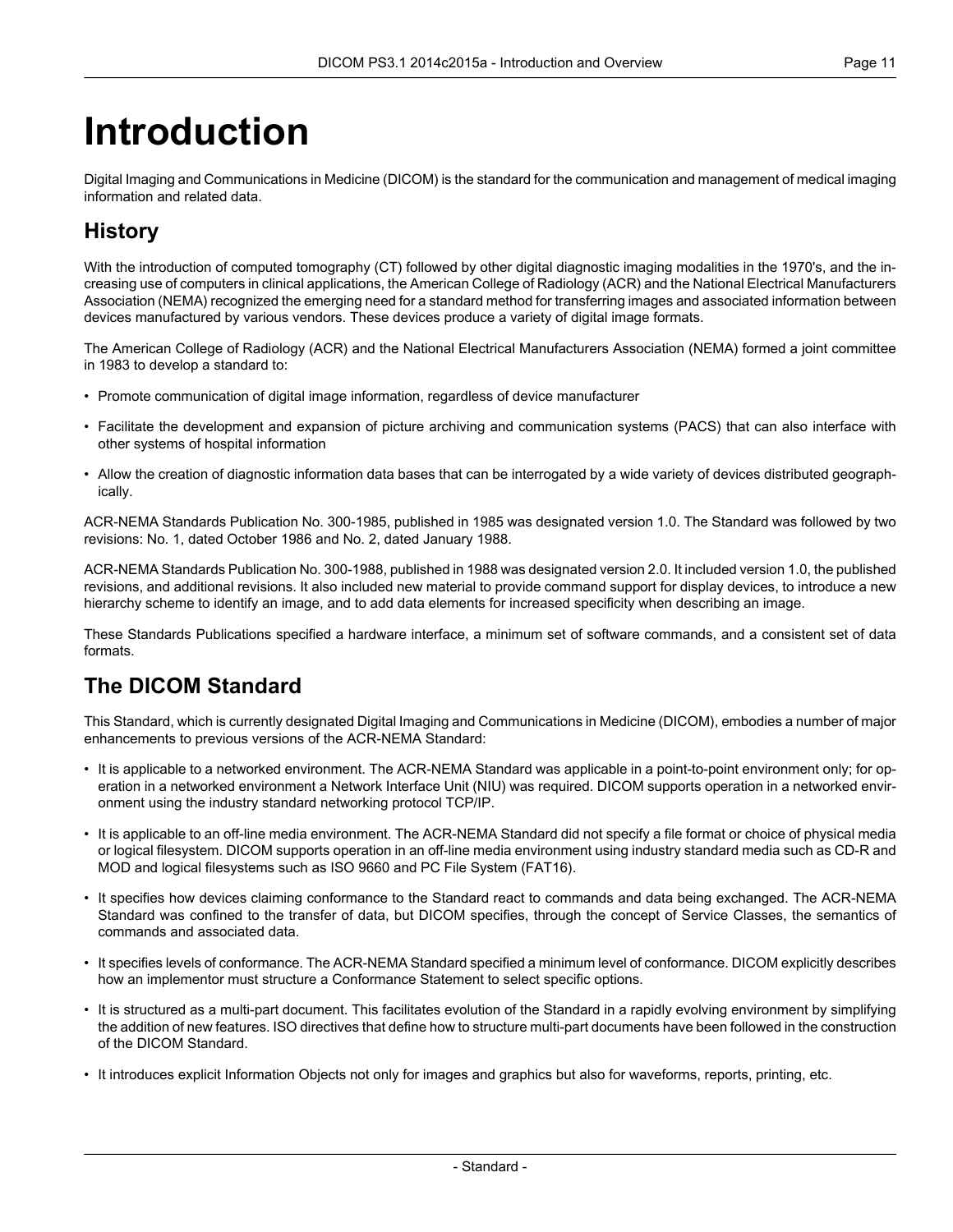• It specifies an established technique for uniquely identifying any Information Object. This facilitates unambiguous definitions of relationships between Information Objects as they are acted upon across the network.

### <span id="page-11-0"></span>**Current Direction**

<span id="page-11-1"></span>The DICOM Standard is an evolving standard and it is maintained in accordance with the Procedures of the DICOM Standards Committee. Proposals for enhancements are forthcoming from the DICOM Committee member organizations based on input from users of the Standard. These proposals are considered for inclusion in future editions of the Standard. A requirement in updating the Standard is to maintain effective compatibility with previous editions.

### **Retirement**

Part of the maintenance process involves retirement of sections of the Standard, including but not limited to, IODs, Attributes, Service Classes, SOP Classes, Transfer Syntaxes and Protocols.

Retirement does not imply that these features cannot be used. However, the DICOM Standards Committee will not maintain the documentation of retired features. The reader is referred to earlier editions of the Standard.

The use of the retired features is deprecated in new implementations, in favor of those alternatives remaining in the standard.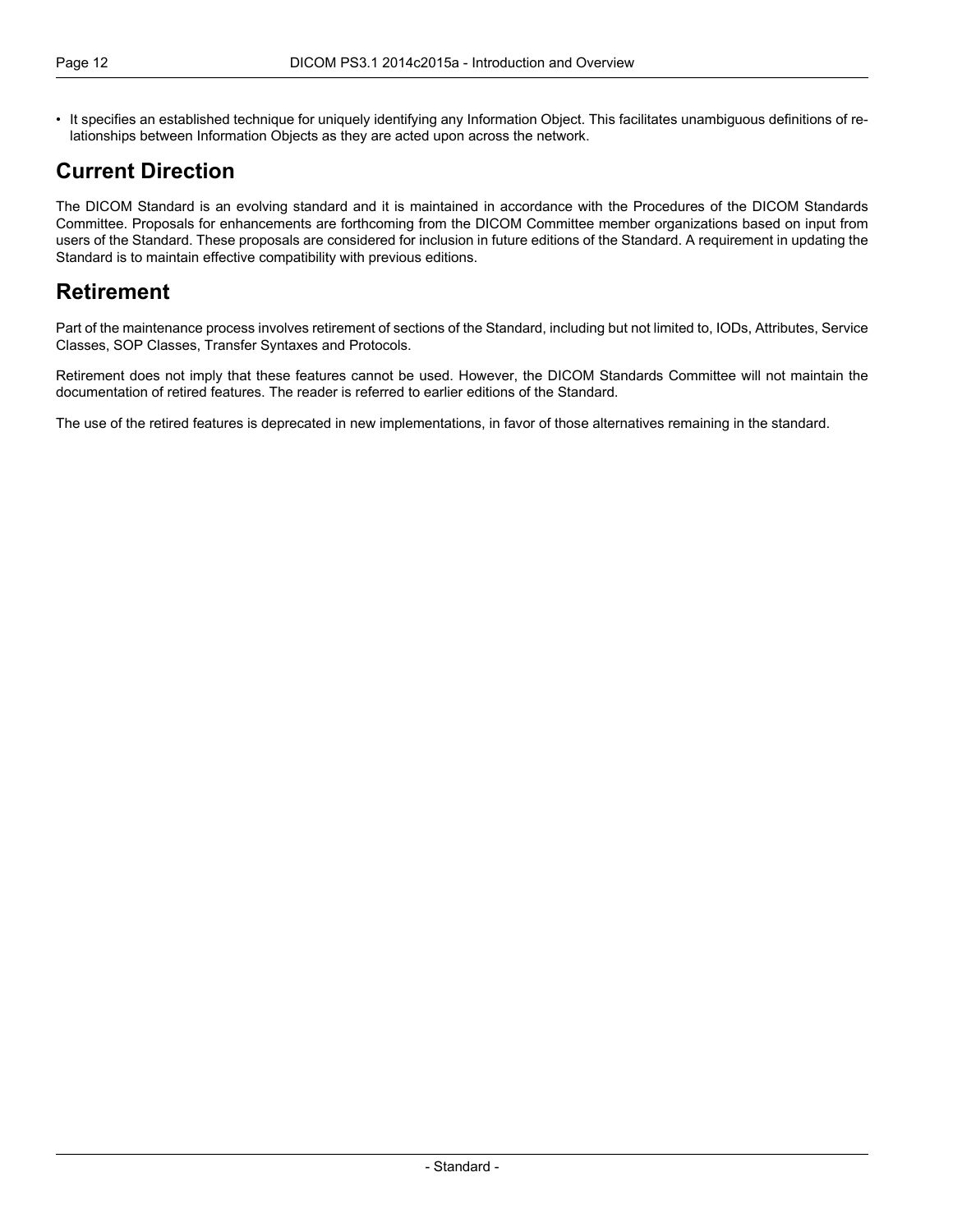# <span id="page-12-0"></span>**1 Scope and Field of Application**

PS3.1 provides an overview of the entire Digital Imaging and Communications in Medicine (DICOM) Standard. It describes the history, scope, goals, and structure of the Standard. In particular, it contains a brief description of the contents of each part of the Standard.

The DICOM Standard facilitates interoperability of medical imaging equipment by specifying:

- For network communications, a set of protocols to be followed by devices claiming conformance to the Standard.
- The syntax and semantics of Commands and associated information that can be exchanged using these protocols.
- For media communication, a set of media storage services to be followed by devices claiming conformance to the Standard, as well as a File Format and a medical directory structure to facilitate access to the images and related information stored on interchange media.
- Information that must be supplied with an implementation for which conformance to the Standard is claimed.

The DICOM Standard does not specify:

- The implementation details of any features of the Standard on a device claiming conformance.
- The overall set of features and functions to be expected from a system implemented by integrating a group of devices each claiming DICOM conformance.
- A testing/validation procedure to assess an implementation's conformance to the Standard.

The DICOM Standard pertains to the field of Medical Informatics. Within that field, it addresses the exchange of digital information between medical imaging equipment and other systems. Because such equipment may interoperate with other medical devices, the scope of this Standard needs to overlap with other areas of medical informatics. However, the DICOM Standard does not address the breadth of this field.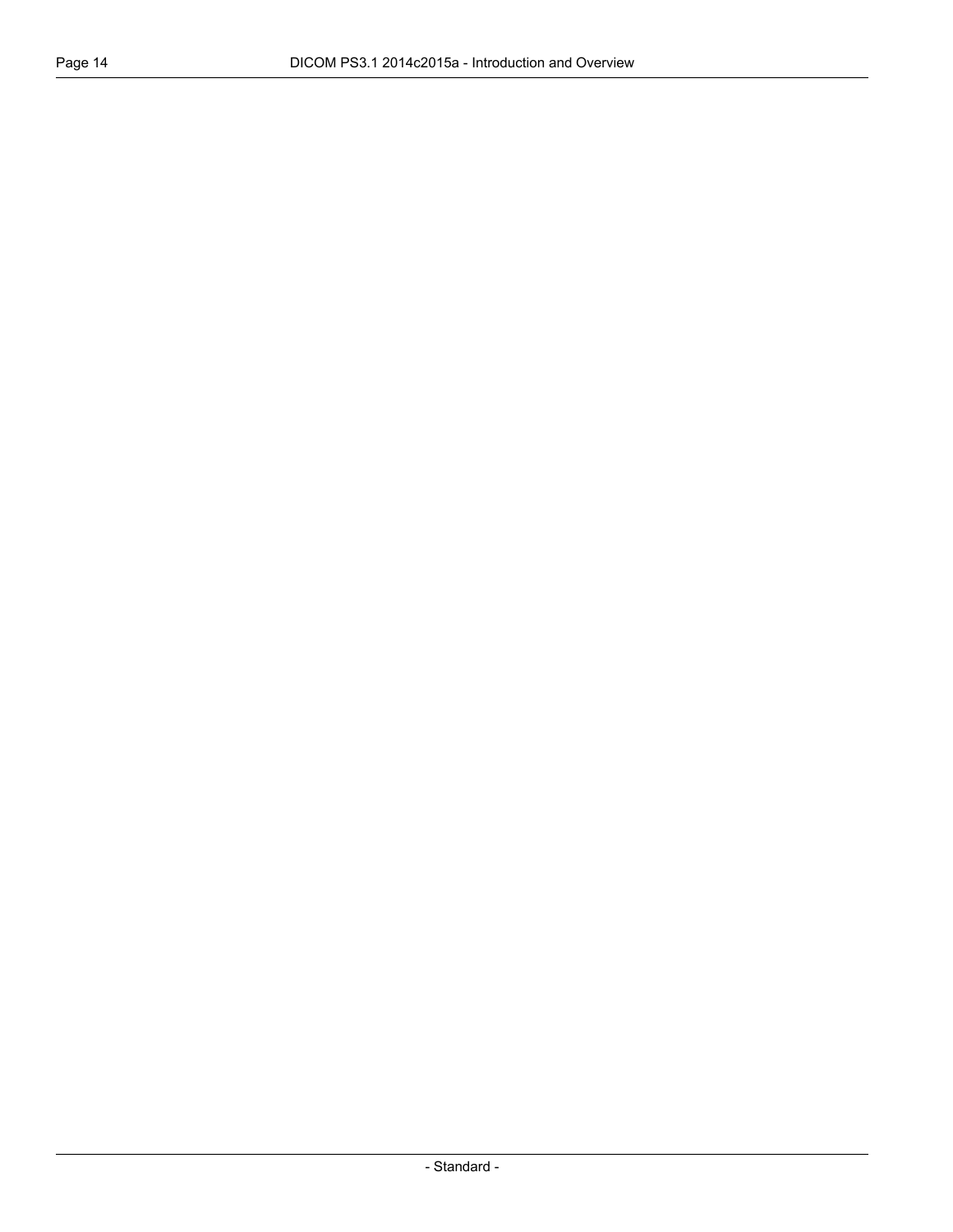### <span id="page-14-0"></span>**2 Normative References**

<span id="page-14-1"></span>[ISO/IEC Directives Part 3] ISO/IEC. 1989. *Drafting and Presentation of International Standards*.

[ACR/NEMA 300] ACR/NEMA. 1988. *Digital Imaging and Communications*.

- [ISO 8822] ISO. 1988. *Information Processing Systems - Open Systems Interconnection - Connection Oriented Presentation Service Definition*.
- [ISO 8649] ISO. 1988. *Information Processing Systems - Open Systems Interconnection - Service Definition for the Association Control Service Element*.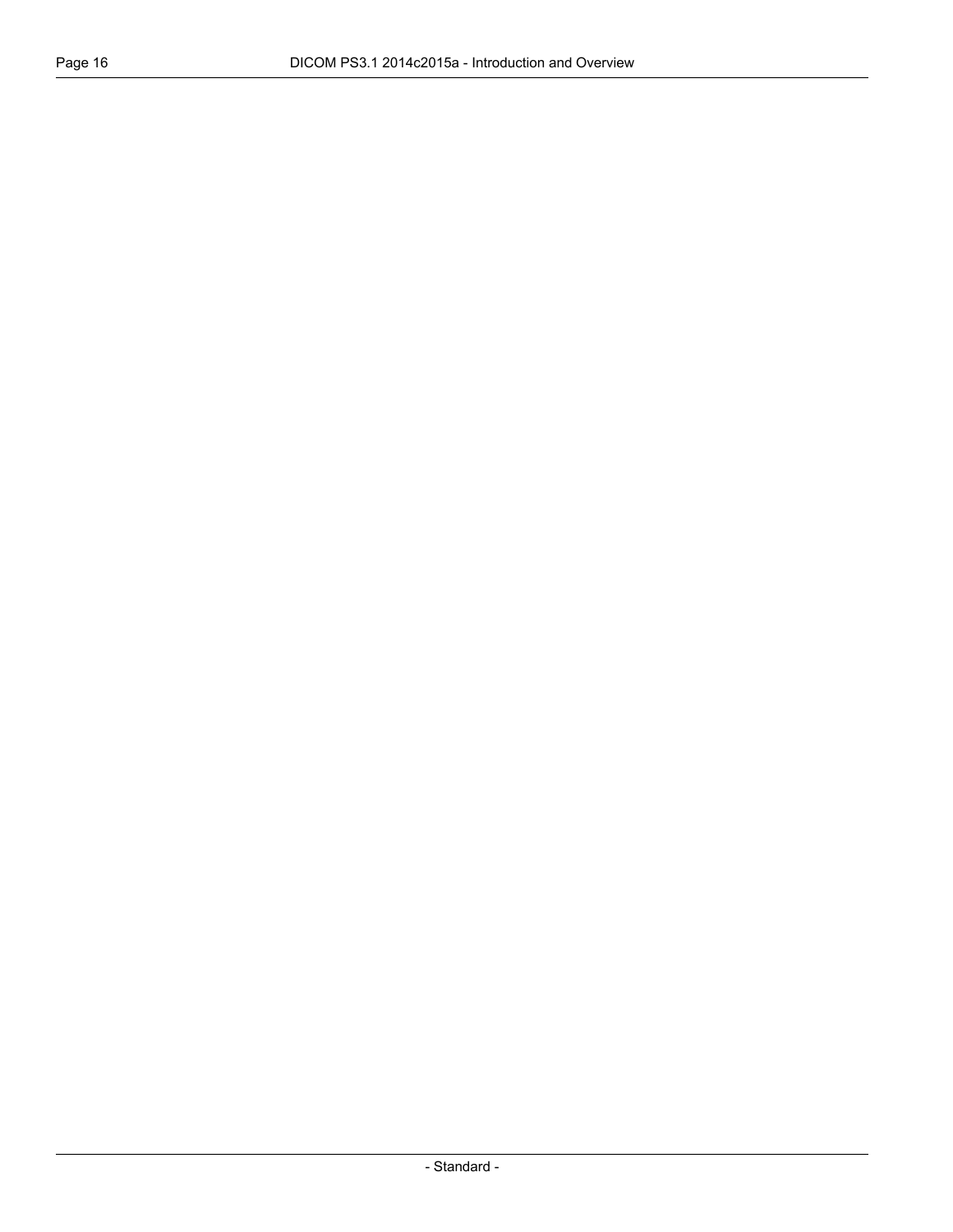# <span id="page-16-0"></span>**3 Definitions**

| Attribute                    | A property of an Information Object. An Attribute has a name and a value that are independent<br>of any encoding scheme.                                                                                                                                               |
|------------------------------|------------------------------------------------------------------------------------------------------------------------------------------------------------------------------------------------------------------------------------------------------------------------|
| Command                      | A request to operate on information across a network.                                                                                                                                                                                                                  |
| <b>Command Element</b>       | An encoding of a parameter of a command that conveys this parameter's value.                                                                                                                                                                                           |
| <b>Command Stream</b>        | The result of encoding a set of DICOM Command Elements using the DICOM encoding scheme.                                                                                                                                                                                |
| <b>Conformance Statement</b> | A formal statement that describes a specific product implementation that uses the DICOM<br>Standard. It specifies the Service Classes, Information Objects, and Communication Protocols<br>supported by the implementation.                                            |
| Data Dictionary              | A registry of DICOM Data Elements that assigns a unique tag, a name, value characteristics,<br>and semantics to each Data Element.                                                                                                                                     |
| Data Element                 | A unit of information as defined by a single entry in the data dictionary.                                                                                                                                                                                             |
| Data Set                     | Exchanged information consisting of a structured set of Attributes. The value of each Attribute in<br>a Data Set is expressed as a Data Element.                                                                                                                       |
| Data Stream                  | The result of encoding a Data Set using the DICOM encoding scheme (Data Element Numbers<br>and representations as specified by the Data Dictionary).                                                                                                                   |
| Information Object           | An abstraction of a real information entity (e.g., CT Image, Structured Report, etc.) that is acted<br>upon by one or more DICOM Commands.                                                                                                                             |
|                              | Note                                                                                                                                                                                                                                                                   |
|                              | This term is primarily used in PS3.1, with a few references in PS3.3. It is an informal<br>term corresponding to a formal term that is introduced in PS3.3. In all other parts of the<br>DICOM Standard this formal term is known as an Information Object Definition. |
| Information Object Class     | A formal description of an Information Object, which includes a description of its purpose and the<br>Attributes it possesses. It does not include values for these attributes.                                                                                        |
|                              | Note                                                                                                                                                                                                                                                                   |
|                              | This term is only used in PS3.1. It is an informal term corresponding to a formal term<br>that is introduced in PS3.4. This formal term is known as a Service-Object Pair Class<br>or more commonly as a SOP Class.                                                    |
| Information Object Instance  | A representation of an occurence of an real-world entity, which includes values for the Attributes<br>of the Information Object Class to which the entity belongs.                                                                                                     |
|                              | Note                                                                                                                                                                                                                                                                   |
|                              | This term is only used in PS3.1. It is an informal term corresponding to a formal term<br>that is introduced in PS3.4. This formal term is known as a Service-Object Pair Instance<br>or more commonly as a SOP Instance.                                              |
| Message                      | A data unit of the Message Exchange Protocol exchanged between two cooperating DICOM<br>Applications. A Message is composed of a Command Stream followed by an optional Data<br>Stream.                                                                                |
| <b>Service Class</b>         | A structured description of a service that is supported by cooperating DICOM Applications using<br>specific DICOM Commands acting on a specific class of Information Object.                                                                                           |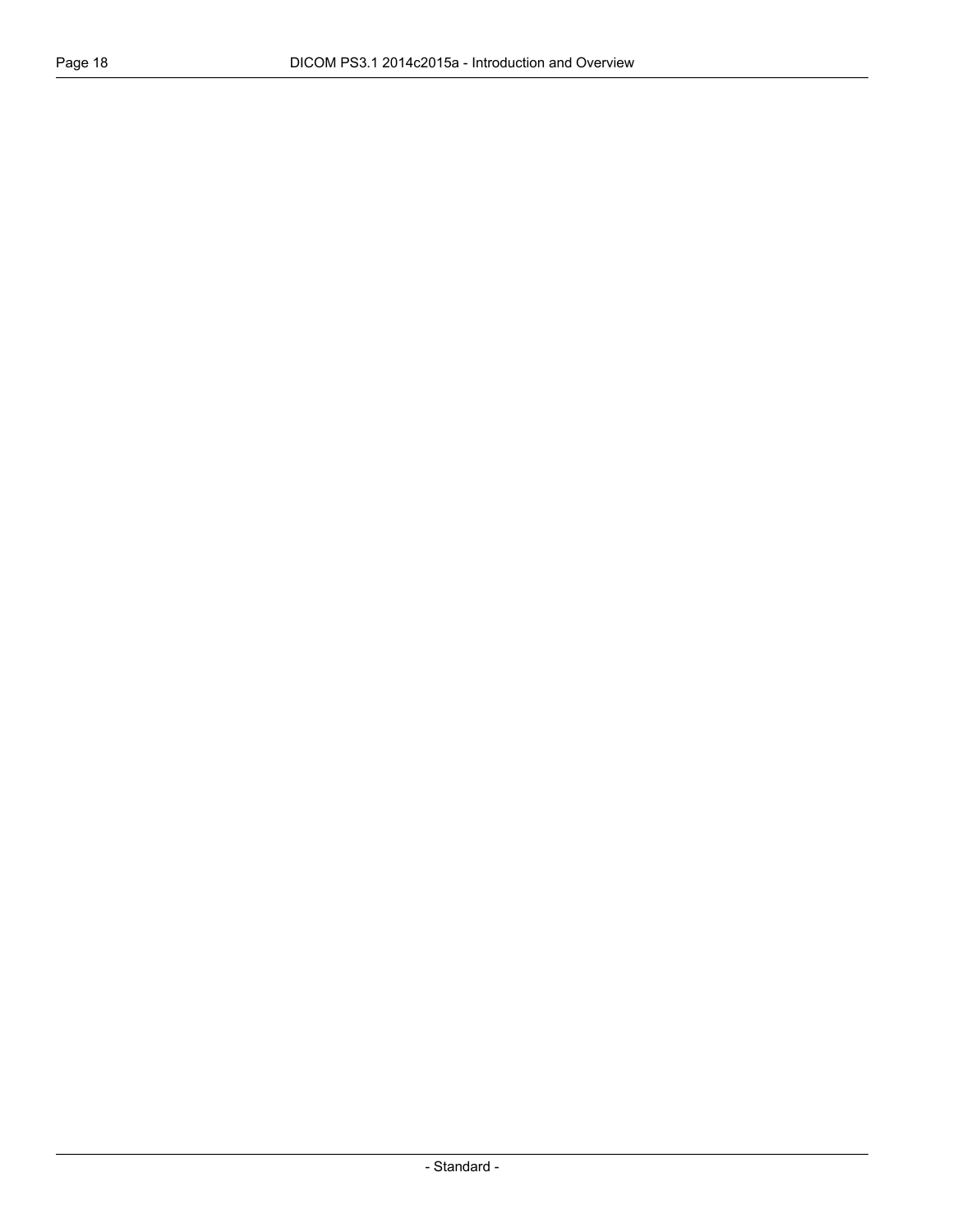# <span id="page-18-0"></span>**4 Symbols and Abbreviations**

| <b>ACSE</b>    | <b>Association Control Service Element</b>                                                                                                                                 |
|----------------|----------------------------------------------------------------------------------------------------------------------------------------------------------------------------|
| СT             | Computed Tomography                                                                                                                                                        |
| <b>DICOM</b>   | Digital Imaging and Communications in Medicine                                                                                                                             |
| <b>HIS</b>     | <b>Hospital Information System</b>                                                                                                                                         |
| <b>JIRA</b>    | Japan Medical Imaging and Radiological Systems Industries Association                                                                                                      |
| <b>OSI</b>     | Open Systems Interconnection                                                                                                                                               |
| <b>PACS</b>    | Picture Archiving and Communication Systems                                                                                                                                |
| <b>REST</b>    | Representational State Transfer                                                                                                                                            |
| <b>RESTful</b> | A RESTful Web service is a Web service implemented using REST architecture and HTTP (see http://www.ics.uci.edu/<br>~fielding/pubs/dissertation/fielding_dissertation.pdf) |
| <b>RIS</b>     | Radiology Information System                                                                                                                                               |
| <b>STOW-RS</b> | STore Over the Web by RESTful Services                                                                                                                                     |
| <b>TCP/IP</b>  | <b>Transmission Control Protocol/Internet Protocol</b>                                                                                                                     |
| <b>WADO-RS</b> | Web Access to DICOM Objects by RESTful Services                                                                                                                            |
|                | <b>WADO-URI</b> Web Access to DICOM Objects by URI                                                                                                                         |
|                | <b>WADO-WS</b> Web Access to DICOM Objects by Web Services (WS*)                                                                                                           |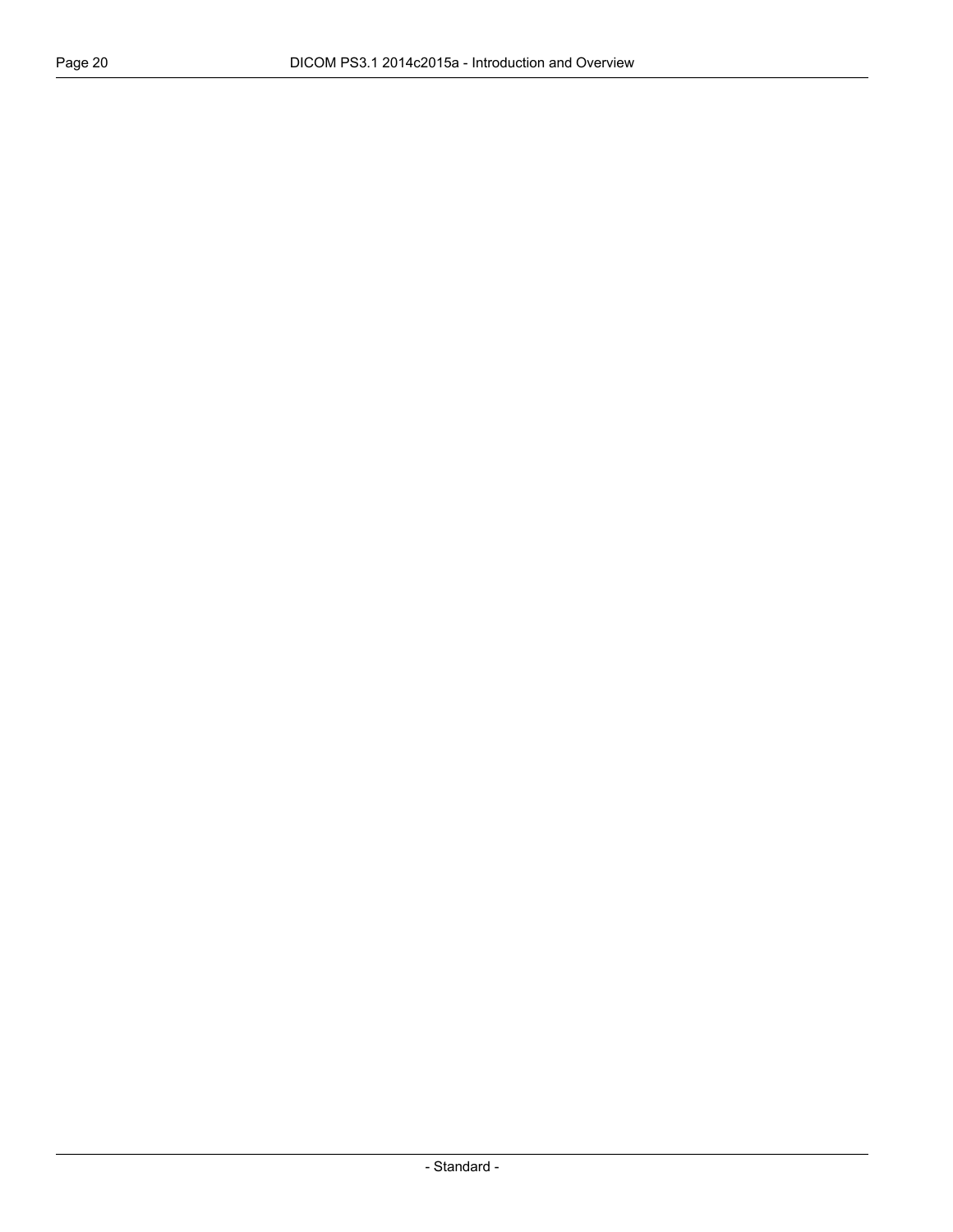### <span id="page-20-0"></span>**5 Goals of The DICOM Standard**

The DICOM Standard facilitates interoperability of devices claiming conformance. In particular, it:

- Addresses the semantics of Commands and associated data. For devices to interact, there must be standards on how devices are expected to react to Commands and associated data, not just the information that is to be moved between devices.
- Addresses the semantics of file services, file formats and information directories necessary for off-line communication.
- Is explicit in defining the conformance requirements of implementations of the Standard. In particular, a conformance statement must specify enough information to determine the functions for which interoperability can be expected with another device claiming conformance.
- Facilitates operation in a networked environment.
- Is structured to accommodate the introduction of new services, thus facilitating support for future medical imaging applications.
- Makes use of existing international standards wherever applicable, and itself conforms to established documentation guidelines for international standards.

Even though the DICOM Standard has the potential to facilitate implementations of PACS solutions, use of the Standard alone does not guarantee that all the goals of a PACS will be met. This Standard facilitates interoperability of systems claiming conformance in a multi-vendor environment, but does not, by itself, guarantee interoperability.

This Standard has been developed with an emphasis on diagnostic medical imaging as practiced in radiology, cardiology and related disciplines; however, it is also applicable to a wide range of image and non-image related information exchanged in clinical and other medical environments.

[Figure](#page-21-0) 5-1 presents the general communication model of the Standard, which spans both network (on-line) and media storage interchange (off-line) communication. Applications may relay on either on of the following boundaries:

- the Upper Layer Service, which provides independence from specific physical networking communication support and protocols such as TCP/IP.
- The Basic DICOM File Service, which provides access to Storage Media independently from specific media storage formats and file structures.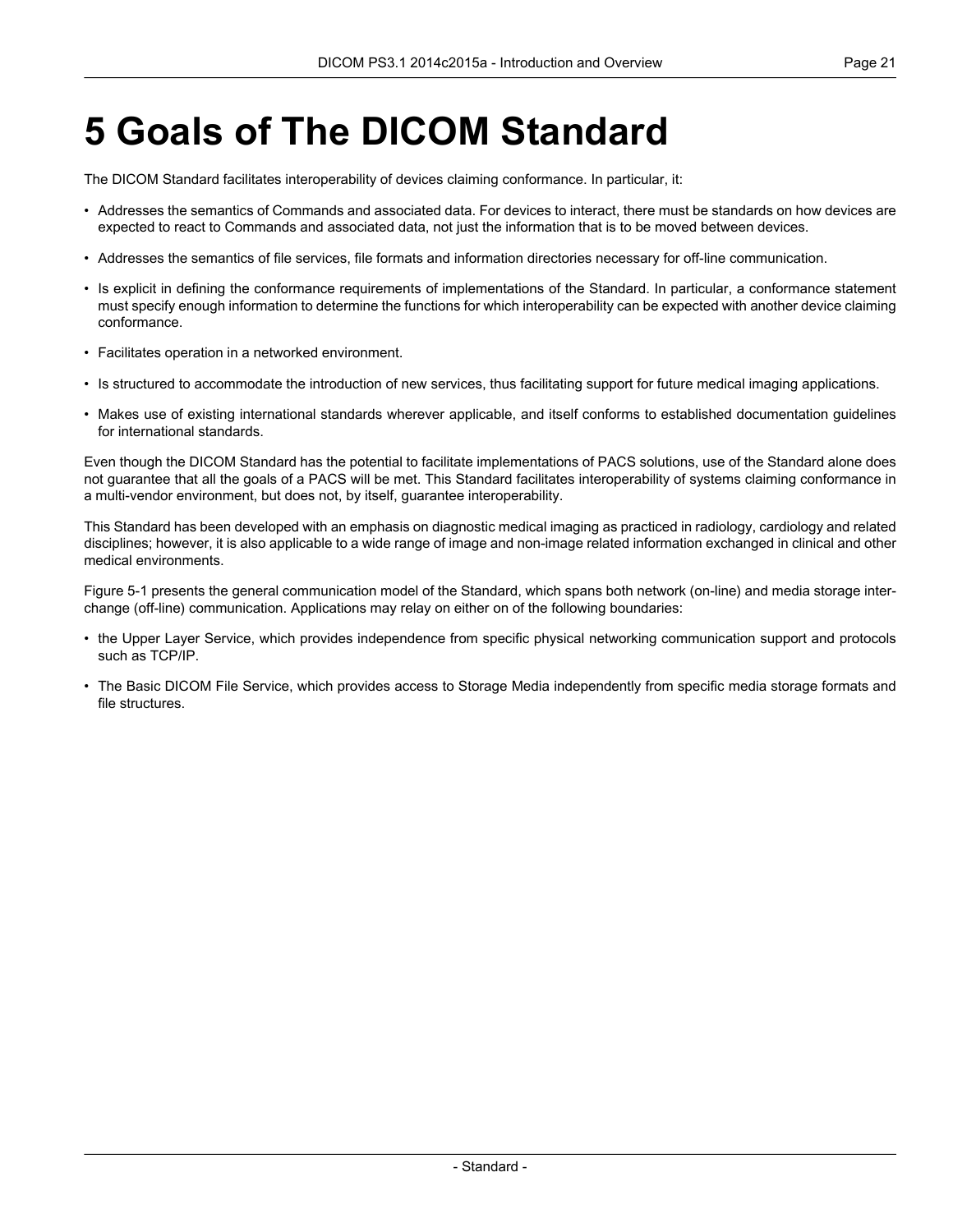<span id="page-21-0"></span>

**Figure 5-1. General Communication Model**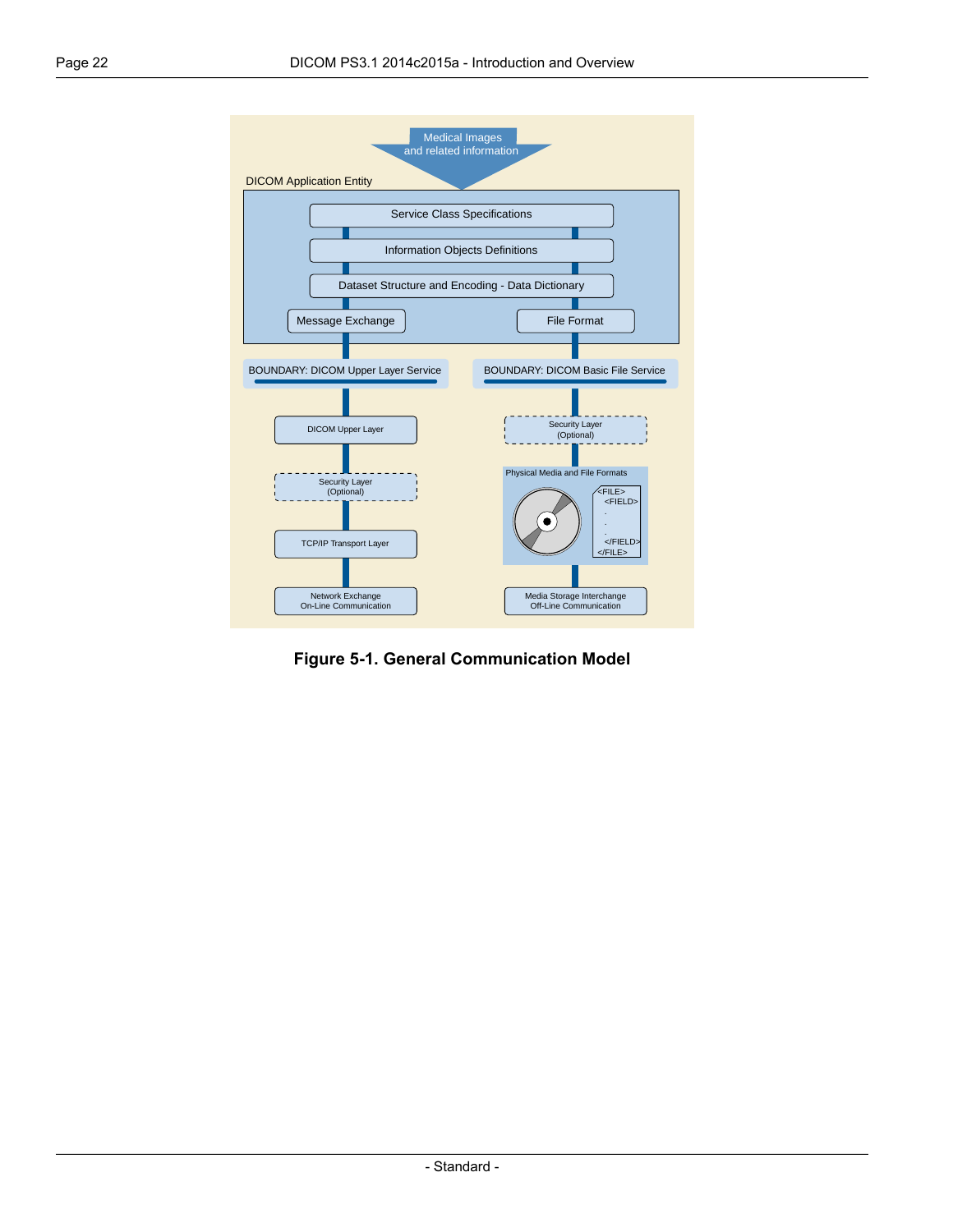# <span id="page-22-0"></span>**6 Overview of The Content of The DICOM Standard**

#### <span id="page-22-1"></span>**6.1 Document Structure**

DICOM consists of the following parts:

- PS3.1: Introduction and Overview (this document)
- PS3.2: [Conformance](part02.pdf#PS3.2)
- PS3.3: [Information](part03.pdf#PS3.3) Object Definitions
- PS3.4: Service Class [Specifications](part04.pdf#PS3.4)
- PS3.5: Data [Structures](part05.pdf#PS3.5) and Encoding
- PS3.6: Data [Dictionary](part06.pdf#PS3.6)
- PS3.7: Message [Exchange](part07.pdf#PS3.7)
- PS3.8: Network [Communication](part08.pdf#PS3.8) Support for Message Exchange
- PS3.9: Retired
- PS3.10: Media Storage and File Format for Media [Interchange](part10.pdf#PS3.10)
- PS3.11: Media Storage [Application](part11.pdf#PS3.11) Profiles
- PS3.12: Formats and [Physical](part12.pdf#PS3.12) Media
- PS3.13: Retired
- PS3.14: [Grayscale](part14.pdf#PS3.14) Standard Display Function
- PS3.15: Security and System [Management](part15.pdf#PS3.15) Profiles
- PS3.16: Content Mapping [Resource](part16.pdf#PS3.16)
- PS3.17: [Explanatory](part17.pdf#PS3.17) Information
- PS3.18: Web [Services](part18.pdf#PS3.18)
- <span id="page-22-2"></span>• PS3.19: [Application](part19.pdf#PS3.19) Hosting
- PS3.20: [Transformation](part20.pdf#PS3.20) of DICOM to and from HL7 Standards

These parts of the Standard are related but independent documents. A brief description of each Part is provided in this section.

#### **6.2 PS3.2: Conformance**

[PS3.2](part02.pdf#PS3.2) of the DICOM Standard defines principles that implementations claiming conformance to the Standard shall follow:

- Conformance requirements. [PS3.2](part02.pdf#PS3.2) specifies the general requirements that must be met by any implementation claiming conformance. It references the conformance sections of other parts of the Standard.
- Conformance Statement. [PS3.2](part02.pdf#PS3.2) defines the structure of a Conformance Statement. It specifies the information that must be present in a Conformance Statement. It references the Conformance Statement sections of other parts of the Standard.

[PS3.2](part02.pdf#PS3.2) does not specify a testing/validation procedure to assess an implementation's conformance to the Standard.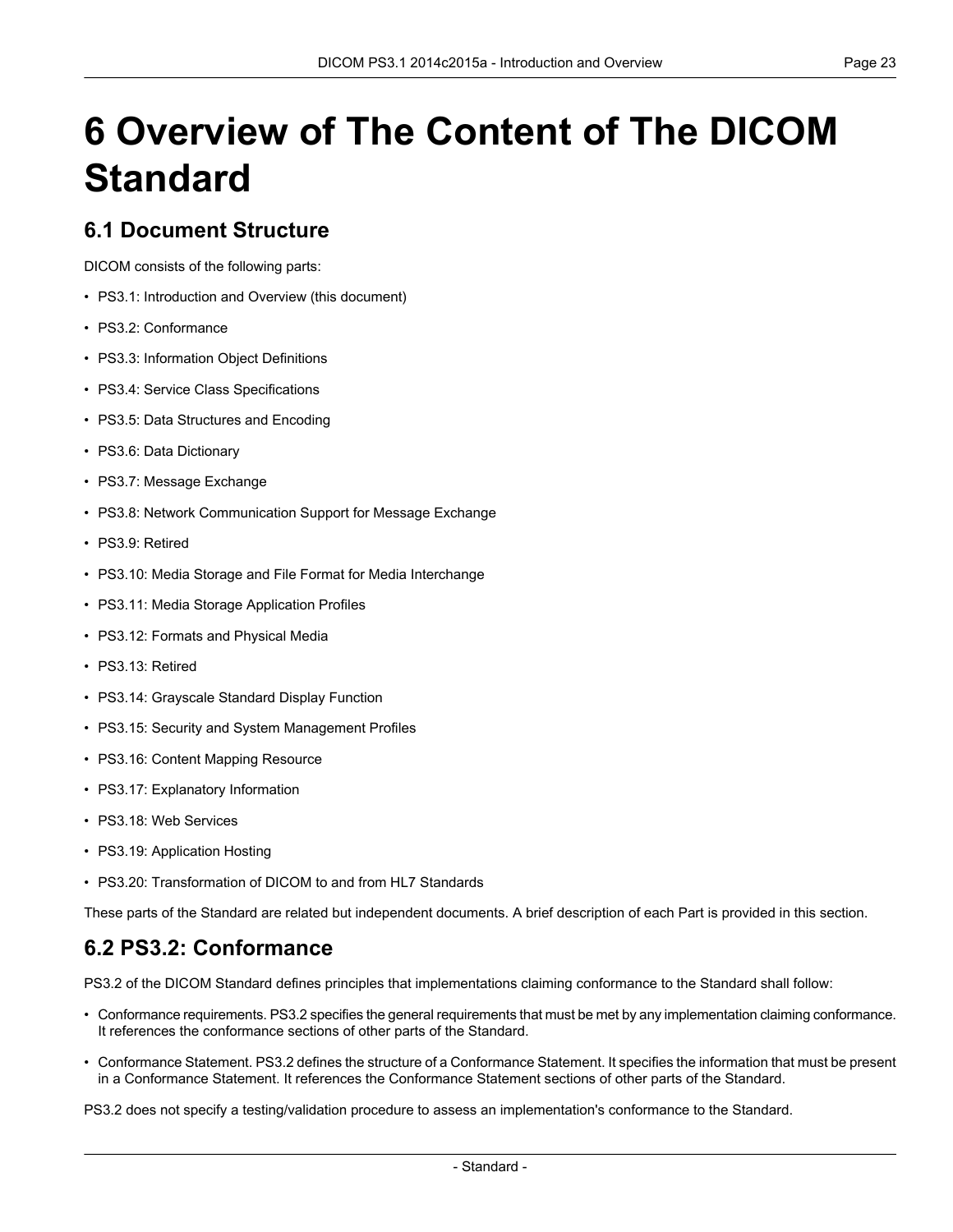[Figure](#page-23-1) 6.2-1 and [Figure](#page-23-2) 6.2-2 depict the construction process for a Conformance Statement for both network communication and media exchange. A Conformance Statement consists of the following parts:

- Set of Information Objects that is recognized by this implementation
- Set of Service Classes that this implementation supports
- Set of communications protocols or physical media that this implementation supports
- <span id="page-23-1"></span>• Set of security measures that this implementation supports.



<span id="page-23-2"></span>





#### <span id="page-23-0"></span>**6.3 PS3.3: Information Object Definitions**

[PS3.3](part03.pdf#PS3.3) of the DICOM Standard specifies a number of Information Object Classes that provide an abstract definition of real-world entities applicable to communication of digital medical images and related information (e.g., waveforms, structured reports, radiation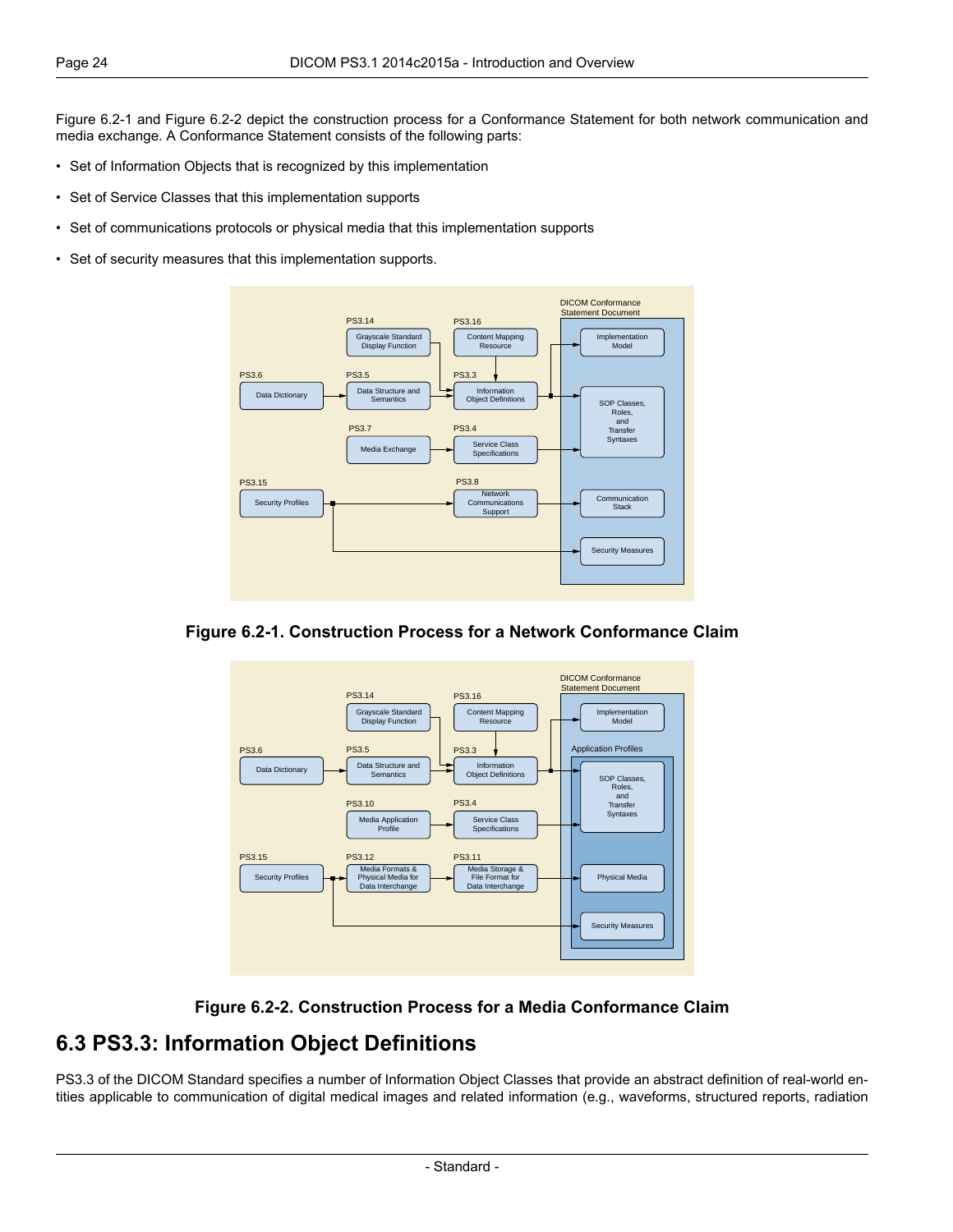therapy dose, etc.). Each Information Object Class definition consists of a description of its purpose and the Attributes that define it. An Information Object Class does not include the values for the Attributes that comprise its definition.

Two types of Information Object Classes are defined: normalized and composite.

Normalized Information Object Classes include only those Attributes inherent in the real-world entity represented. For example the study Information Object Class, which is defined as normalized, contains study date and study time Attributes because they are inherent in an actual study. Patient name, however, is not an Attribute of the study Information Object Class because it is inherent in the patient on which the study was performed and not the study itself.

Composite Information Object Classes may additionally include Attributes that are related to but not inherent in the real-world entity. For example, the Computed Tomography Image Information Object Class, which is defined as composite, contains both Attributes that are inherent in the image (e.g., image date) and Attributes that are related to but not inherent in the image (e.g., patient name). Composite Information Object Classes provide a structured framework for expressing the communication requirements of images where image data and related data needs to be closely associated.

To simplify the Information Object Class definitions, the Attributes of each Information Object Class are partitioned with similar Attributes being grouped together. These groupings of Attributes are specified as independent modules and may be reused by other Composite Information Object Classes.

[PS3.3](part03.pdf#PS3.3) defines a model of the Real World along with the corresponding Information Model that is reflected in the Information Object Definitions. Future editions of this Standard may extend this set of Information Objects to support new functionality.

<span id="page-24-0"></span>To represent an occurrence of a real-world entity, an Information Object Instance is created, which includes values for the Attributes of the Information Object Class. The Attribute values of this Information Object Instance may change over time to accurately reflect the changing state of the entity that it represents. This is accomplished by performing different basic operations upon the Information Object Instance to render a specific set of services defined as a Service Class. These Service Classes are defined in [PS3.4](part04.pdf#PS3.4) of the Standard.

#### **6.4 PS3.4: Service Class Specifications**

[PS3.4](part04.pdf#PS3.4) of the DICOM Standard defines a number of Service Classes. A Service Class associates one or more Information Objects with one or more Commands to be performed upon these objects. Service Class Specifications state requirements for Command Elements and how resulting Commands are applied to Information Objects. Service Class Specifications state requirements for both providers and users of communications services.

[PS3.4](part04.pdf#PS3.4) of the DICOM Standard defines the characteristics shared by all Service Classes, and how a Conformance Statement to an individual Service Class is structured. It contains a number of normative annexes that describe individual Service Classes in detail.

Examples of Service Classes include the following:

- Storage Service Class
- Query/Retrieve Service Class
- <span id="page-24-1"></span>• Basic Worklist Management Service Class
- Print Management Service Class.

[PS3.4](part04.pdf#PS3.4) defines the operations performed upon the Information Objects defined in [PS3.3.](part03.pdf#PS3.3) [PS3.7](part07.pdf#PS3.7) defines the Commands and protocols for using the Commands to accomplish the operations and notifications described in [PS3.4](part04.pdf#PS3.4).

#### **6.5 PS3.5: Data Structure and Semantics**

[PS3.5](part05.pdf#PS3.5) of the DICOM Standard specifies how DICOM applications construct and encode the Data Set information resulting from the use of the Information Objects and Services Classes defined in [PS3.3](part03.pdf#PS3.3) and [PS3.4](part04.pdf#PS3.4) of the DICOM Standard. The support of a number of standard image compression techniques (e.g., JPEG lossless and lossy) is specified.

[PS3.5](part05.pdf#PS3.5) addresses the encoding rules necessary to construct a Data Stream to be conveyed in a Message as specified in [PS3.7](part07.pdf#PS3.7) of the DICOM Standard. This Data Stream is produced from the collection of Data Elements making up the Data Set.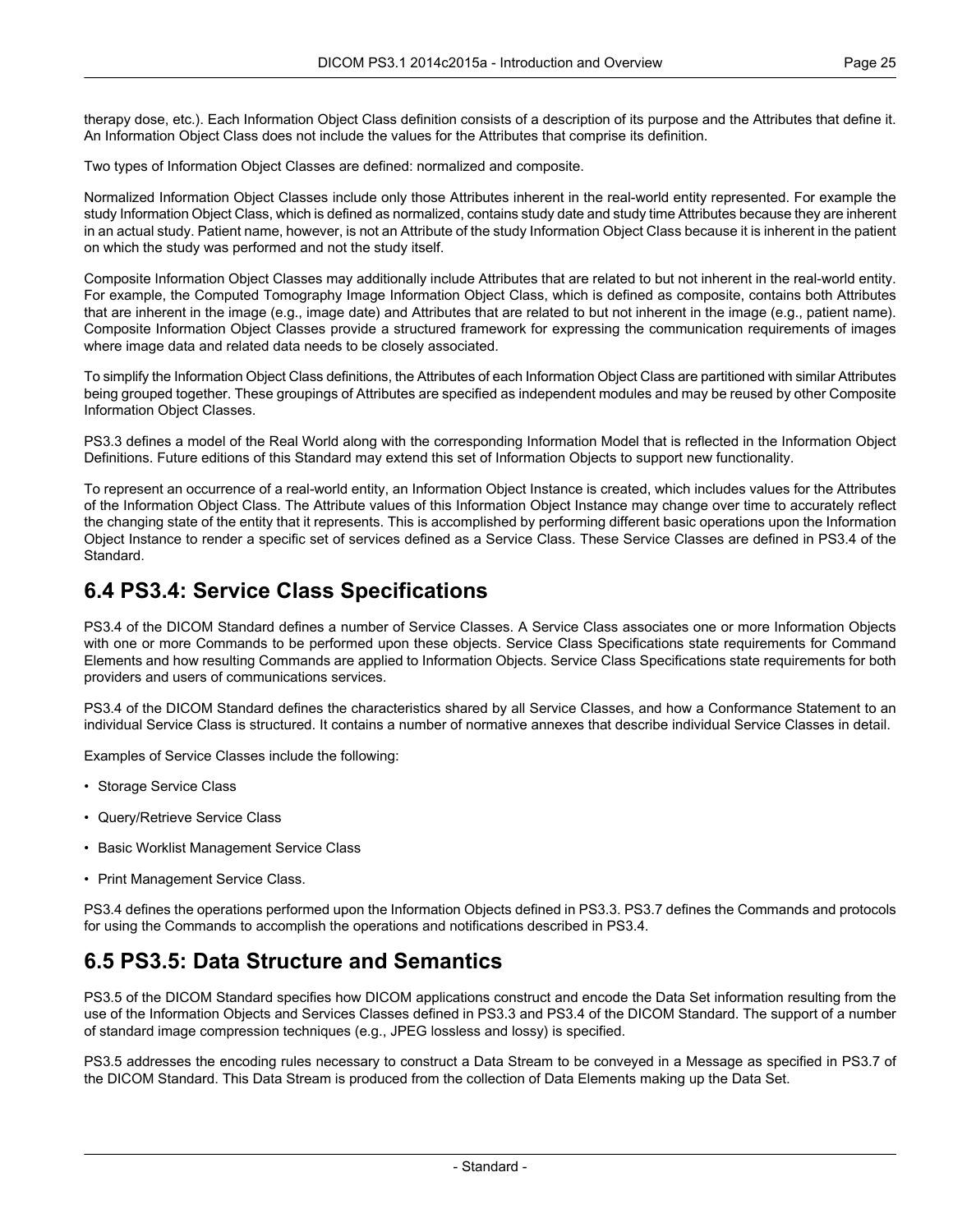<span id="page-25-0"></span>[PS3.5](part05.pdf#PS3.5) also defines the semantics of a number of generic functions that are common to many Information Objects. [PS3.5](part05.pdf#PS3.5) defines the encoding rules for international character sets used within DICOM.

### **6.6 PS3.6: Data Dictionary**

[PS3.6](part06.pdf#PS3.6) of the DICOM Standard is the centralized registry that defines the collection of all DICOM Data Elements available to represent information, along with elements utilized for interchangeable media encoding and a list of uniquely identified items that are assigned by DICOM.

For each element, [PS3.6](part06.pdf#PS3.6) specifies:

- its unique tag, which consists of a group and element number,
- its name,
- its value representation (character string, integer, etc),
- its value multiplicity (how many values per attribute),
- whether it is retired.

For each uniquely identified item, [PS3.6](part06.pdf#PS3.6) specifies:

- its unique value, which is numeric with multiple components separated by decimal points and limited to 64 characters,
- its name,
- <span id="page-25-1"></span>• its type, either Information Object Class, definition of encoding for data transfer, or certain well known Information Object Instances,
- in which part of the DICOM Standard it is defined.

#### **6.7 PS3.7: Message Exchange**

[PS3.7](part07.pdf#PS3.7) of the DICOM Standard specifies both the service and protocol used by an application in a medical imaging environment to exchange Messages over the communications support services defined in [PS3.8.](part08.pdf#PS3.8) A Message is composed of a Command Stream defined in [PS3.7](part07.pdf#PS3.7) followed by an optional Data Stream as defined in [PS3.5](part05.pdf#PS3.5).

[PS3.7](part07.pdf#PS3.7) specifies:

- the operations and notifications (DIMSE Services) made available to Service Classes defined in [PS3.4,](part04.pdf#PS3.4)
- <span id="page-25-2"></span>• rules to establish and terminate associations provided by the communications support specified in [PS3.8,](part08.pdf#PS3.8) and the impact on outstanding transactions,
- rules that govern the exchange of Command requests and responses,
- encoding rules necessary to construct Command Streams and Messages.

#### **6.8 PS3.8: Network Communication Support For Message Exchange**

[PS3.8](part08.pdf#PS3.8) of the DICOM Standard specifies the communication services and the upper layer protocols necessary to support, in a networked environment, communication between DICOM applications as specified in [PS3.3](part03.pdf#PS3.3), [PS3.4,](part04.pdf#PS3.4) [PS3.5](part05.pdf#PS3.5), [PS3.6,](part06.pdf#PS3.6) and [PS3.7.](part07.pdf#PS3.7) These communication services and protocols ensure that communication between DICOM applications is performed in an efficient and coordinated manner across the network.

The communication services specified in [PS3.8](part08.pdf#PS3.8) are a proper subset of the services offered by the OSI Presentation Service (ISO 8822) and of the OSI Association Control Service Element (ACSE) (ISO 8649). They are referred to as the Upper Layer Service, which allows peer applications to establish associations, transfer messages and terminate associations.

This definition of the Upper Layer Service specifies the use of the DICOM Upper Layer Protocol in conjunction with TCP/IP transport protocols.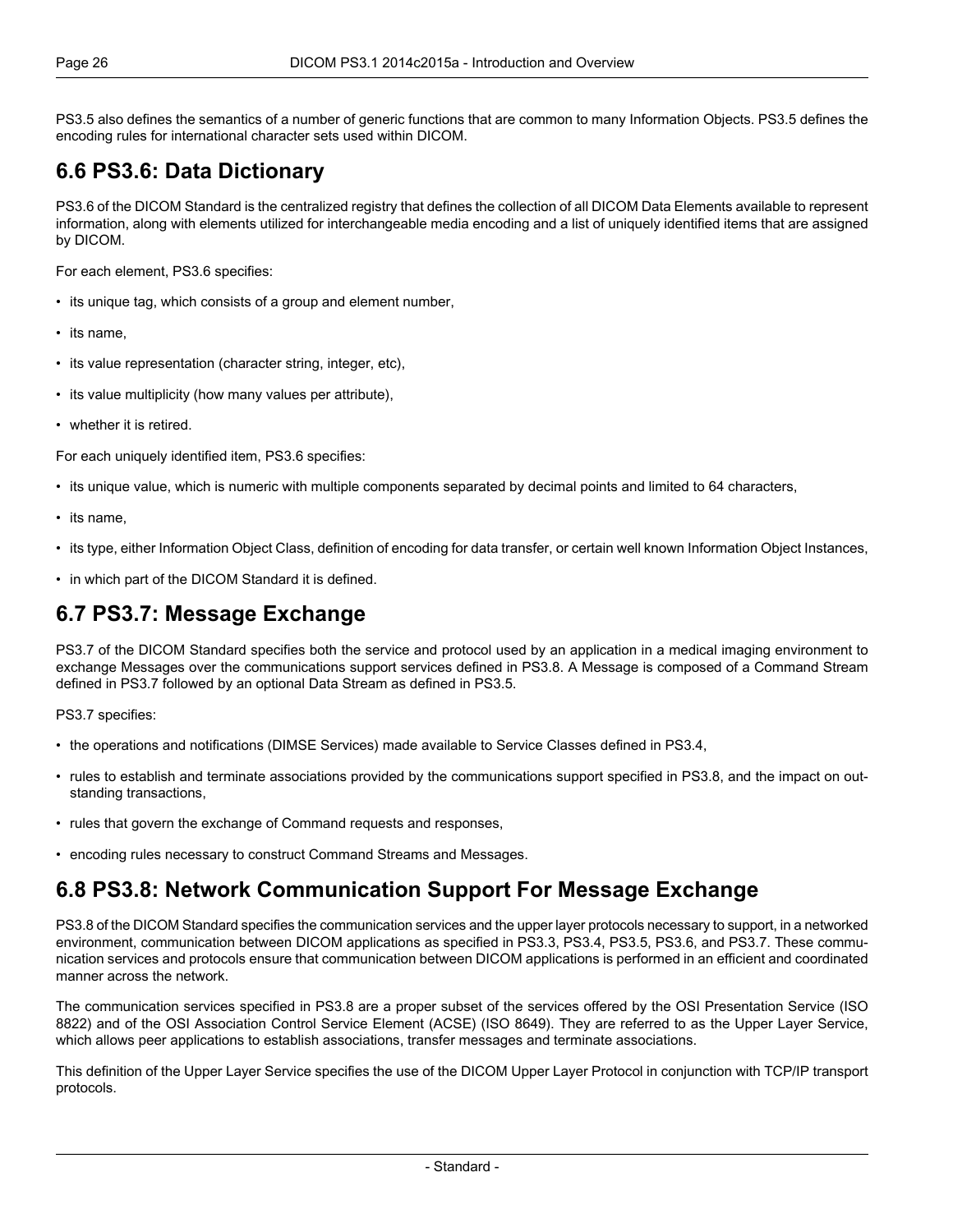<span id="page-26-0"></span>The TCP/IP communication protocol specified by [PS3.8](part08.pdf#PS3.8) is a general purpose communication protocol not specific to the DICOM Standard. [Figure](#page-21-0) 5-1 shows this protocol stack.

#### **6.9 PS3.9: Retired (formerly Point-to-point Communication Support For Message Exchange)**

<span id="page-26-1"></span>PS3.9 of the DICOM Standard previously specified the services and protocols used for point-to-point communications in a manner compatible with ACR-NEMA 2.0. It has been retired.

#### **6.10 PS3.10 Media Storage and File Format**

[PS3.10](part10.pdf#PS3.10) of the DICOM Standard specifies a general model for the storage of medical imaging information on removable media (see Figure [6.10-1\)](#page-27-1). The purpose of this Part is to provide a framework allowing the interchange of various types of medical images and related information on a broad range of physical storage media.

**Note** 

See [Figure](#page-21-0) 5-1 for understanding how the media interchange model compares to the network model.

[PS3.10](part10.pdf#PS3.10) Specifies:

- a layered model for the storage of medical images and related information on storage media. This model introduces the concept of media storage application profiles, which specify application specific subsets of the DICOM Standard to which a media storage implementation may claim conformance. Such a conformance applies only to the writing, reading and updating of the content of storage media.
- a DICOM file format supporting the encapsulation of any Information Object;
- a secure DICOM file format supporting the encapsulation of a DICOM file format in a cryptographic envelope;
- a DICOM file service providing independence from the underlying media format and physical media.

[PS3.10](part10.pdf#PS3.10) defines various media storage concepts:

- the method to identify a set of files on a single medium
- the method for naming a DICOM file within a specific file system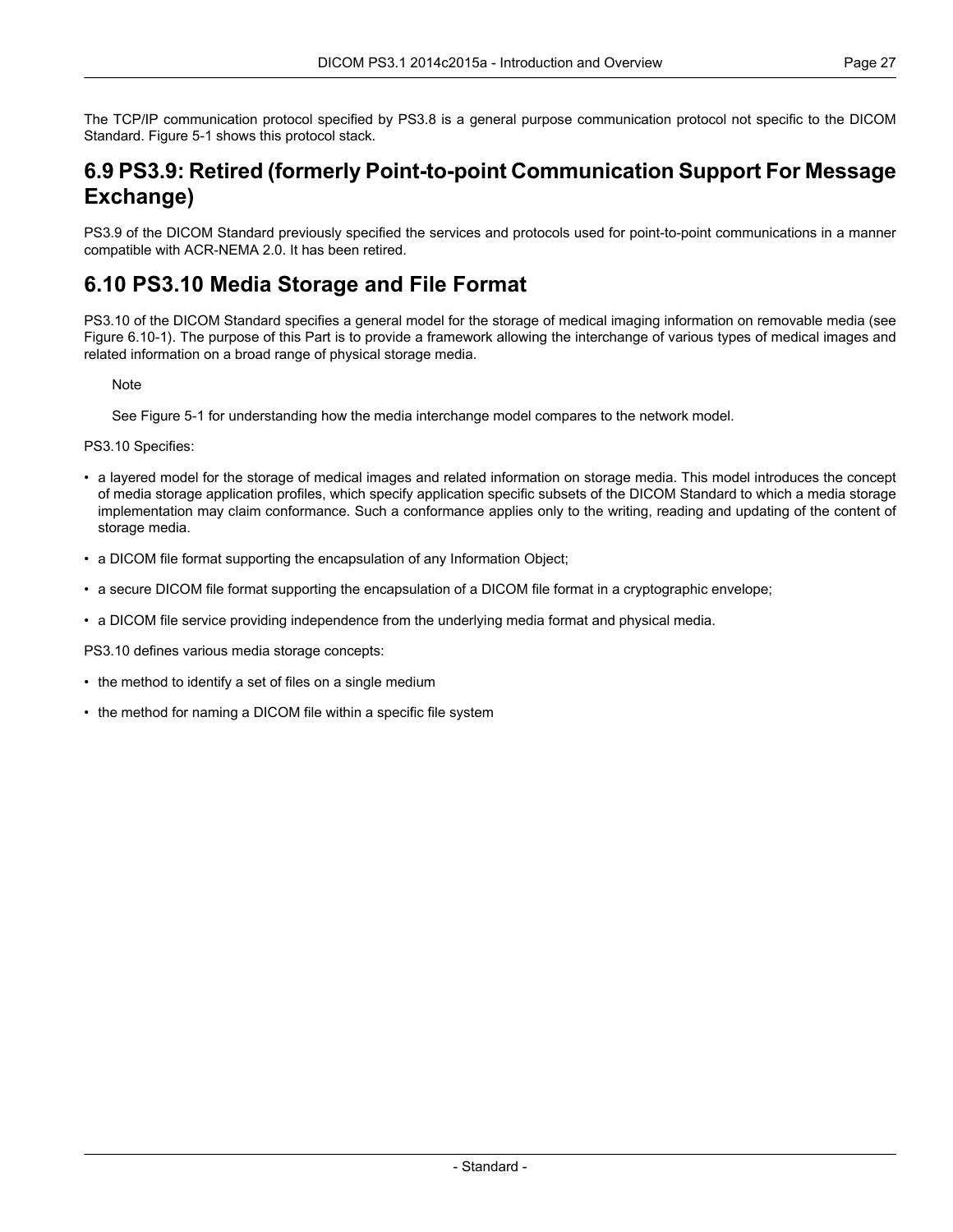<span id="page-27-1"></span>



#### <span id="page-27-0"></span>**6.11 PS3.11: Media Storage Application Profiles**

[PS3.11](part11.pdf#PS3.11) of the DICOM Standard specifies application specific subsets of the DICOM Standard to which an implementation may claim conformance. These application specific subsets will be referred to as Application Profiles in this section. Such a conformance statement applies to the interoperable interchange of medical images and related information on storage media for specific clinical uses. It follows the framework, defined in [PS3.10](part10.pdf#PS3.10), for the interchange of various types of information on storage media.

An Application Profile annex is organized into the following major parts:

- The name of the Application Profile, or the list of Application Profiles grouped in a related class
- A description of the clinical context of the Application Profile
- The definition of the media storage Service Class with the device roles for the Application Profile and associated options
- Informative section describing the operational requirements of the Application Profile
- Specification of the Information Object Classes and associated Information Objects supported and the encoding to be used for the data transfer
- The selection of media formats and physical media to be used
- Other parameters that need to be specified to ensure interoperable media interchange
- Security parameters that select the cryptographic techniques to be used with secure media storage Application Profiles

The structure of DICOM and the design of the Application Profile mechanism is such that extension to additional Information Object Classes and the new exchange media is straightforward.

**Note** 

[Figure](#page-28-4) 6.11-1 shows how individual aspects of an Application profile map to the various parts of the DICOM Standard.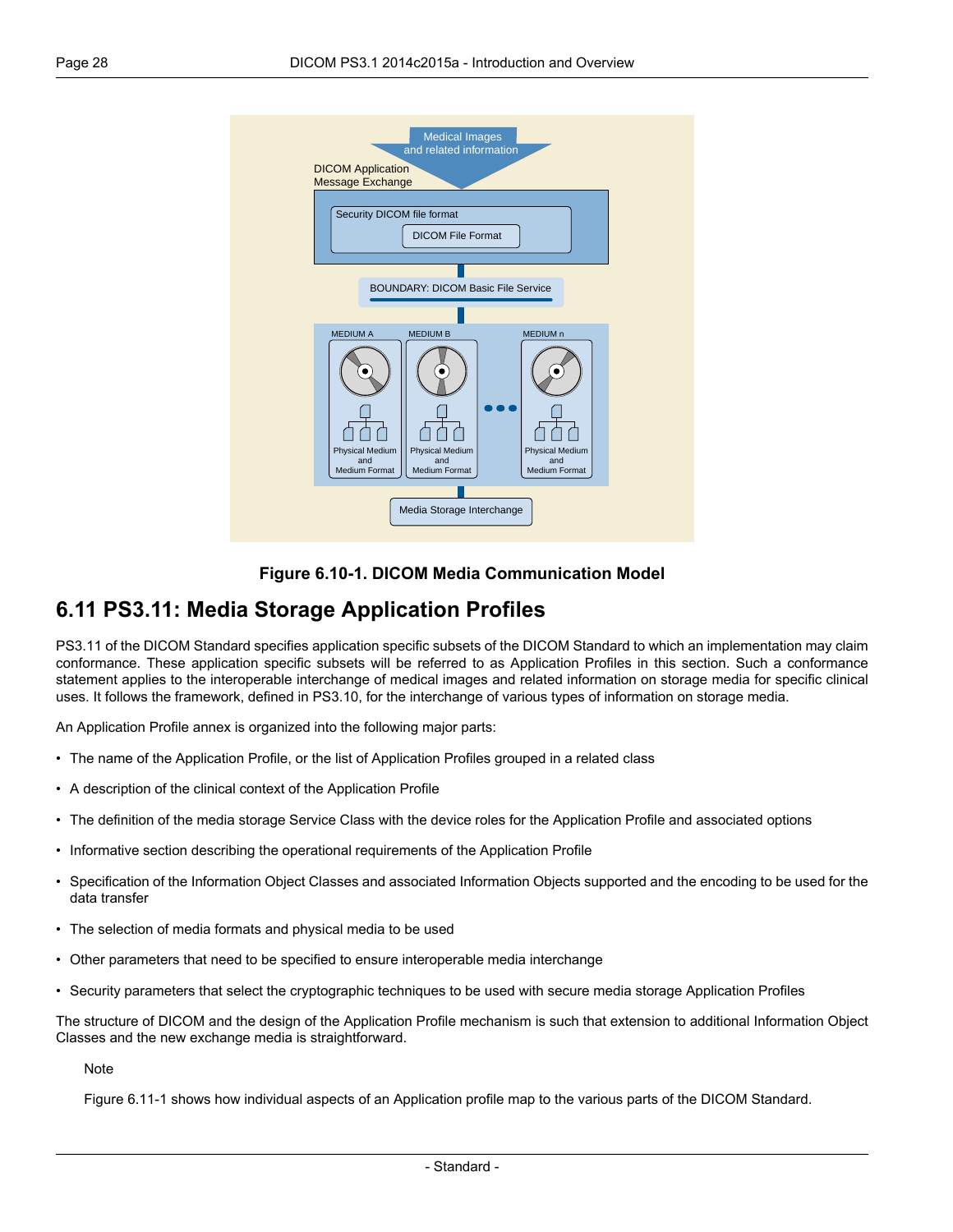<span id="page-28-4"></span>

#### **Figure 6.11-1. Relationship Between an Application Profile and Parts of DICOM**

#### <span id="page-28-0"></span>**6.12 PS3.12: Storage Functions and Media Formats For Data Interchange**

[PS3.12](part12.pdf#PS3.12) of the DICOM Standard facilitates the interchange of information between applications in medical environments by specifying:

<span id="page-28-1"></span>• A structure for describing the relationship between the media storage model and a specific physical media and media format.

• Specific physical media characteristics and associated media formats.

#### <span id="page-28-2"></span>**6.13 PS3.13: Retired (formerly Print Management Point-to-point Communication Support)**

PS3.13 previously specified the services and protocols used for point-to-point communication of print management services. It has been retired.

#### **6.14 PS3.14: Grayscale Standard Display Function**

<span id="page-28-3"></span>[PS3.14](part14.pdf#PS3.14) specifies a standardized display function for consistent display of grayscale images. This function provides methods for calibrating a particular display system for the purpose of presenting images consistently on different display media (e.g., monitors and printers).

The chosen display function is based on human visual perception. Human eye contrast sensitivity is distinctly non-linear within the luminance range of display devices. This standard uses Barten's model of the human visual system.

#### **6.15 PS3.15: Security and System Management Profiles**

[PS3.15](part15.pdf#PS3.15) of the DICOM Standard specifies security and system management profiles to which implementations may claim conformance. Security and system management profiles are defined by referencing externally developed standard protocols, such as DHCP, LDAP, TLS and ISCL. Security protocols may use security techniques like public keys and "smart cards". Data encryption can use various standardized data encryption schemes.

This part does not address issues of security policies. The standard only provides mechanisms that can be used to implement security policies with regard to the interchange of DICOM objects. It is the local administrator's responsibility to establish appropriate security policies.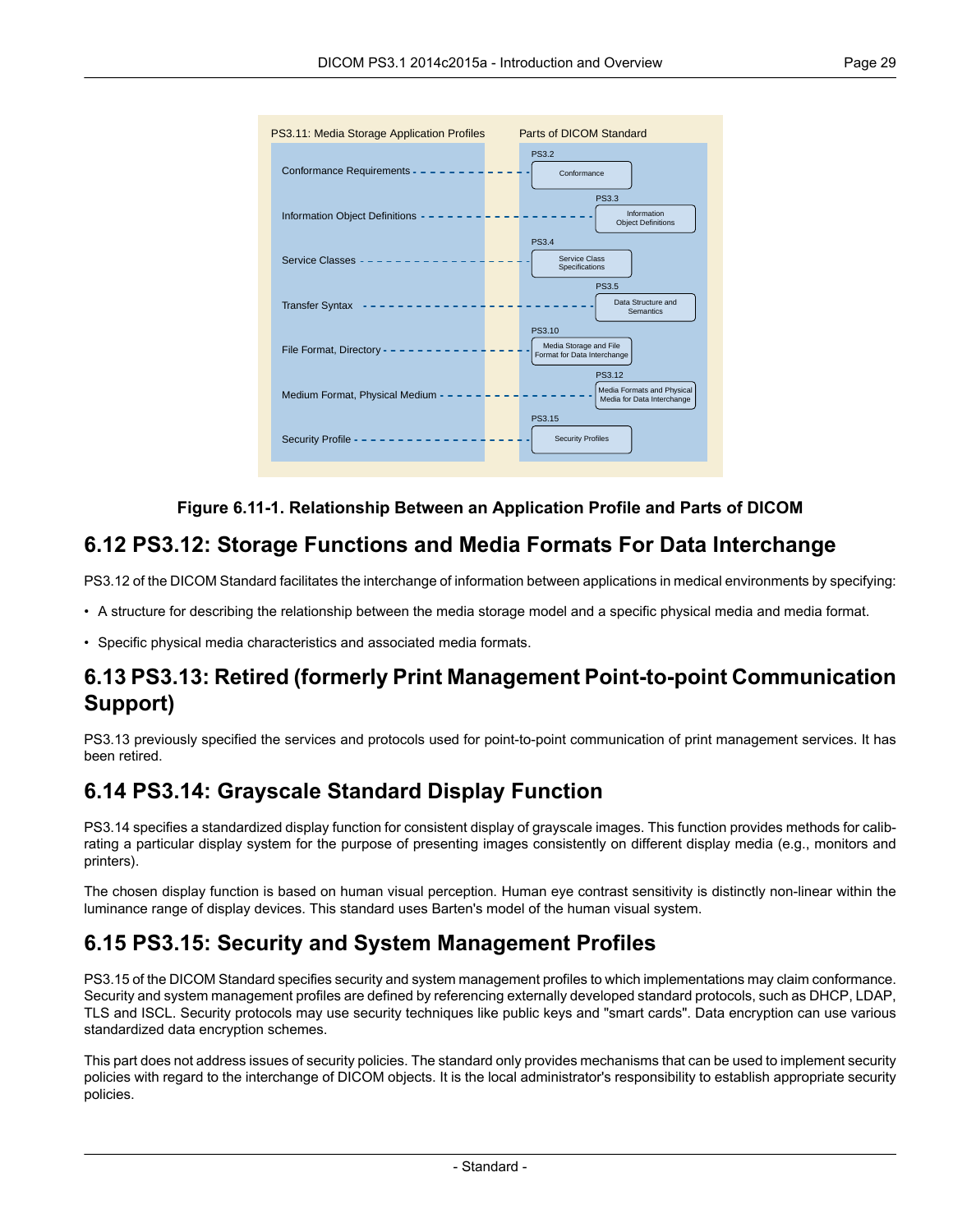#### <span id="page-29-0"></span>**6.16 PS3.16: Content Mapping Resource**

[PS3.16](part16.pdf#PS3.16) of the DICOM Standard specifies:

- templates for structuring documents as DICOM Information Objects
- sets of coded terms for use in Information Objects
- a lexicon of terms defined and maintained by DICOM
- <span id="page-29-1"></span>• country specific translations of coded terms

#### **6.17 PS3.17: Explanatory Information**

<span id="page-29-2"></span>[PS3.17](part17.pdf#PS3.17) of the DICOM Standard specifies:

• informative and normative annexes containing explanatory information

#### **6.18 PS3.18: Web Services**

[PS3.18](part18.pdf#PS3.18) of the DICOM Standard specifies the means whereby Web Services can be used for retrieving or storing a DICOM object.

Requests that retrieve data specify the media type (format) of the response body. Requests that store data specify the media type of the request body.

<span id="page-29-3"></span>The HTTP requests as defined within this standard are sufficient for the HTTP server to act as a DICOM SCU (Service Class User) to retrieve or store the requested objects from an appropriate DICOM SCP (Service Class Provider) using baseline DICOM functionality as defined in [PS3.4](part04.pdf#PS3.4) and [PS3.7,](part07.pdf#PS3.7) which is to say that the HTTP server can act as a proxy for the DICOM SCP.

#### **6.19 PS3.19: Application Hosting**

<span id="page-29-4"></span>[PS3.19](part19.pdf#PS3.19) of the DICOM Standard specifies an Application Programming Interface (API) to a DICOM based medical computing system into which programs written to that standardized interface can "plug-in" (see [Figure](#page-29-4) 6.19-1). A Hosting System implementer only needs to create the standardized API once to support a wide variety of add-on Hosted Applications.



#### **Figure 6.19-1. Interface Between a Hosted Application and a Hosting System**

In the traditional "plug-in" model, the "plug-in" is dedicated to a particular host system (e.g., a web browsing program), and might not run under other host systems (e.g., other web browsing programs). [PS3.19](part19.pdf#PS3.19) defines an API that may be implemented by any Hosting System. A "plug-in" Hosted Application written to the API would be able run in any environment provided by a Hosting System that implements that API (see [Figure](#page-30-1) 6.19-2).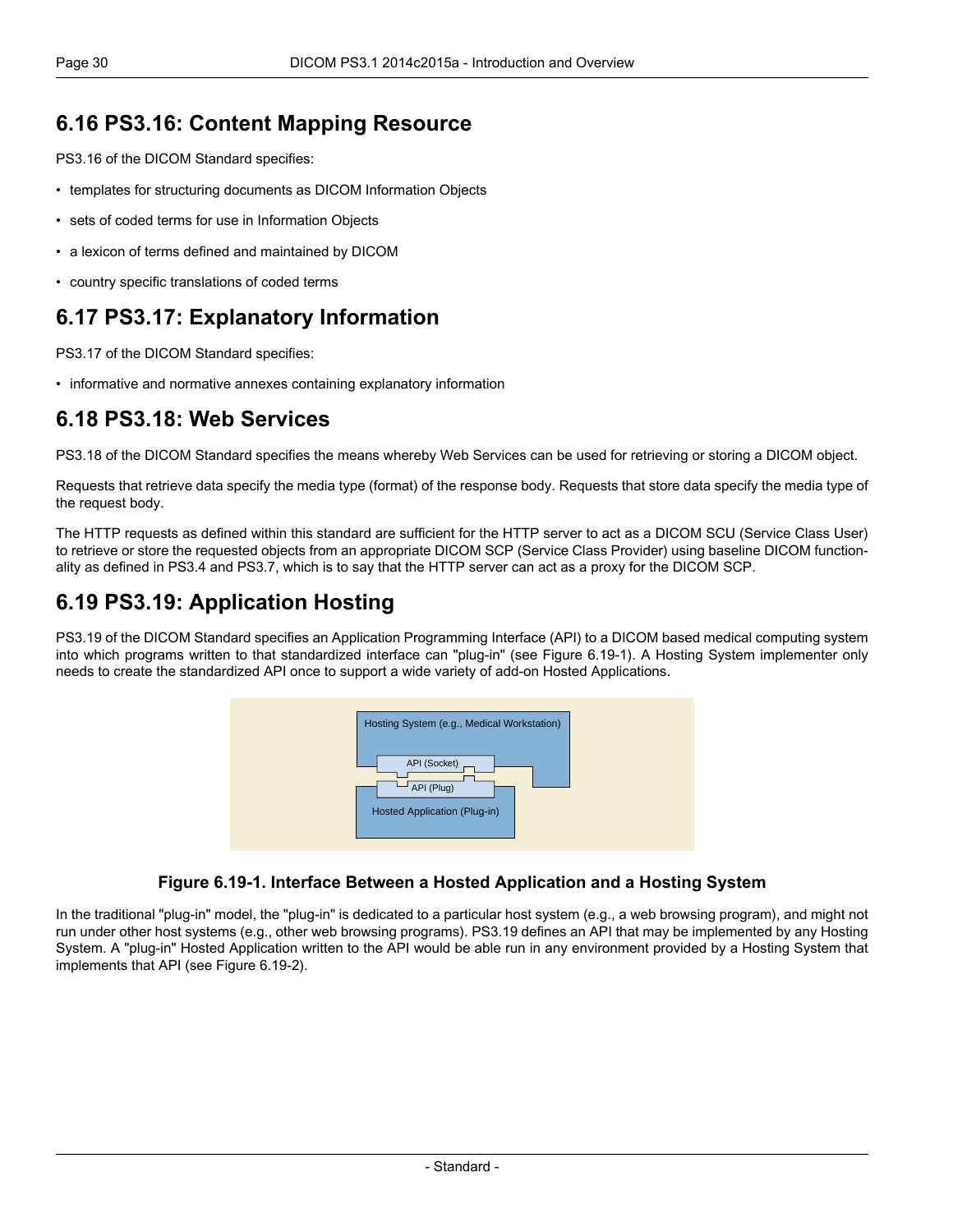<span id="page-30-1"></span>

#### **Figure 6.19-2. Illustration of Platform Independence via the Hosted Application**

<span id="page-30-0"></span>[PS3.19](part19.pdf#PS3.19) specifies both the interactions and the Application Programming Interfaces (API) between Hosting Systems and Hosted Applications. [PS3.19](part19.pdf#PS3.19) also defines the data models that are used by the API.

#### **6.20 PS3.20: Transformation of DICOM to and From HL7 Standards**

[PS3.20](part20.pdf#PS3.20) of the DICOM Standard specifies:

• Transformations of DICOM data to and from HL7 standards.